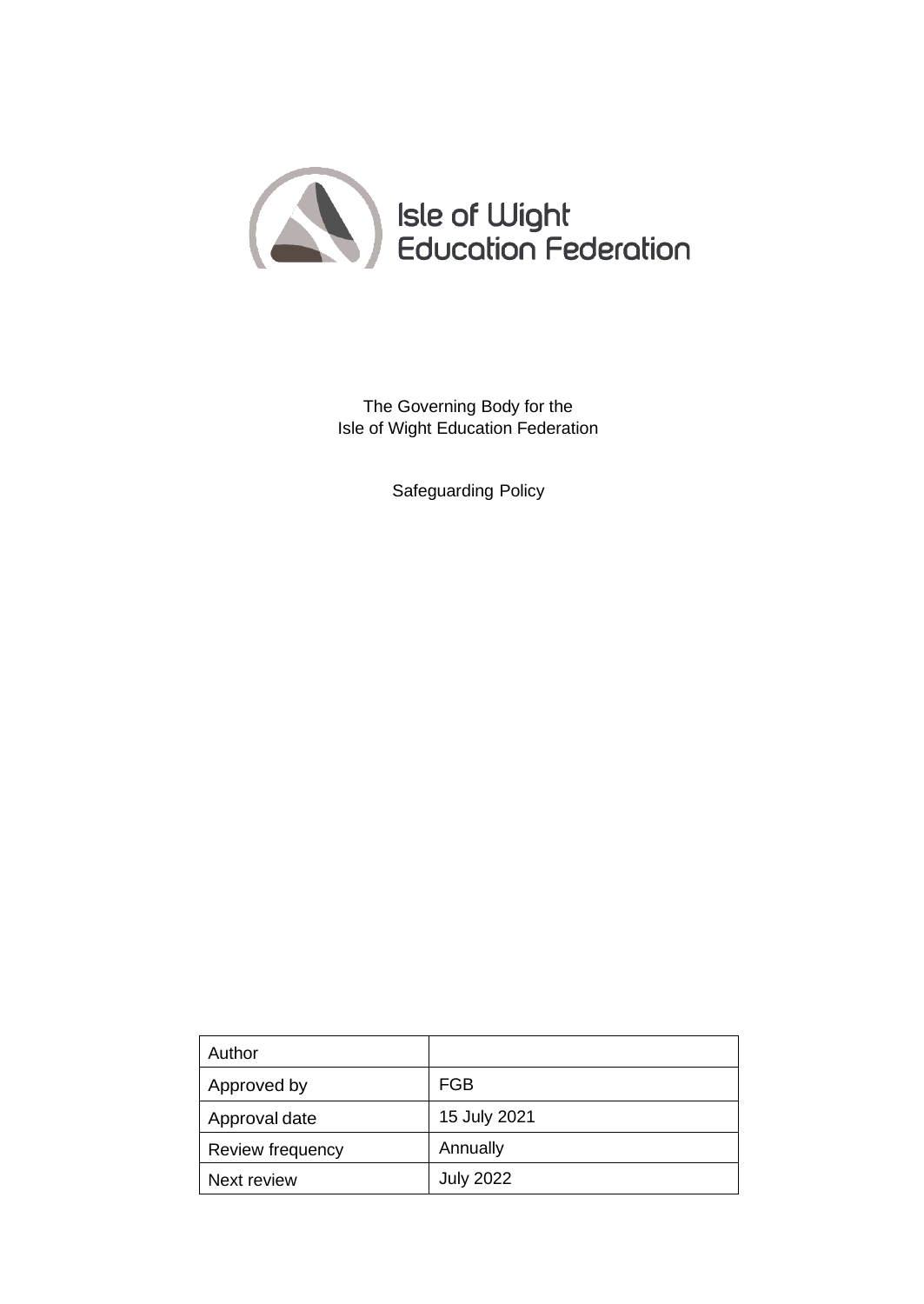# Model Safeguarding Policy, Procedure and Guidance



# Schools and Education

Published September 2020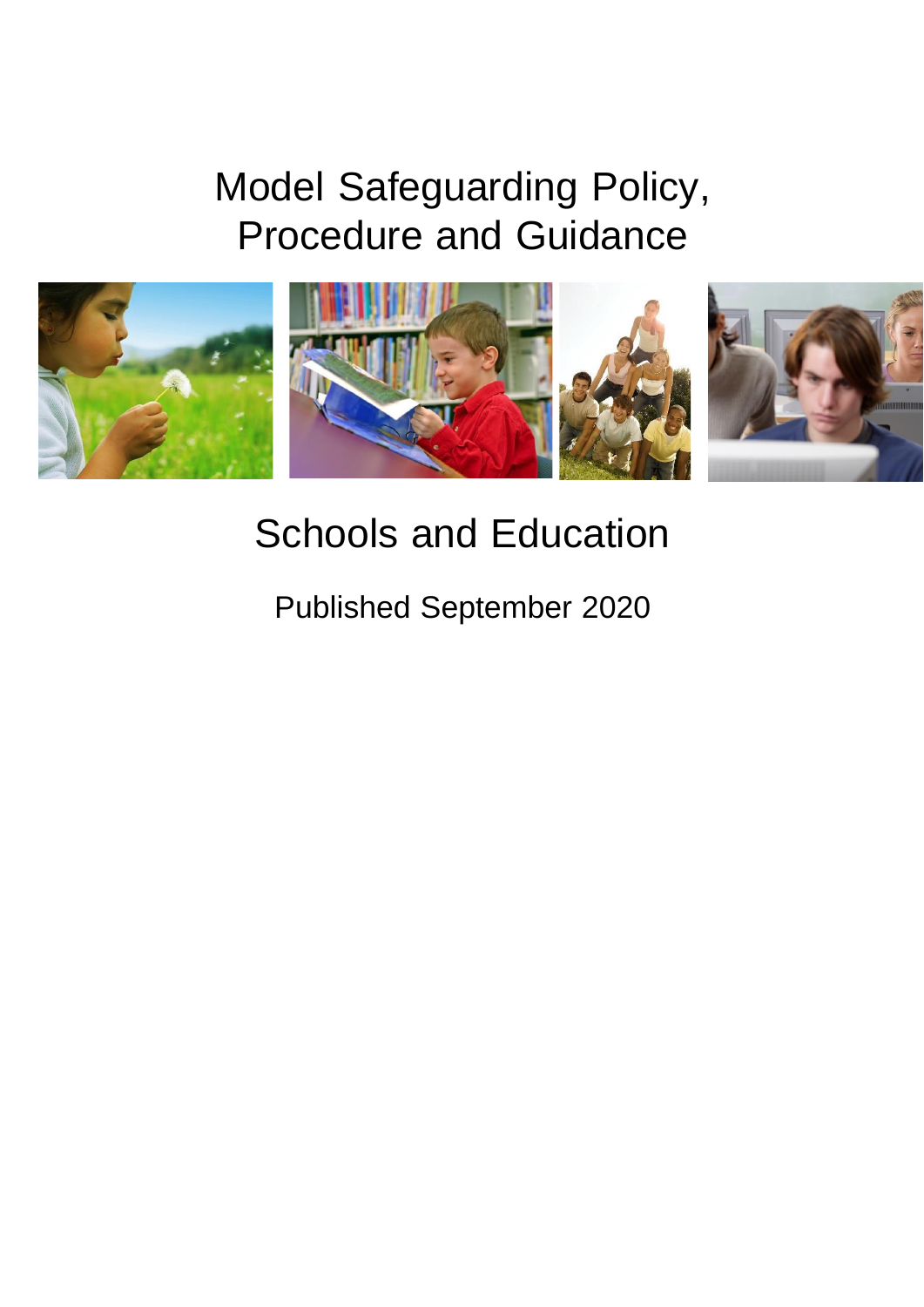#### Table of Contents

Any links to local or national advice and guidance can be accessed via the safeguarding in education webpages: [www.hants.gov.uk/educationandlearning/safeguardingchildren/guidance](http://www.hants.gov.uk/educationandlearning/safeguardingchildren/guidance)

| <b>Female Genital Mutilation (FGM)</b>               | 8  |
|------------------------------------------------------|----|
| <b>Forced Marriage</b>                               | 8  |
| <b>Honour Based Abuse</b>                            | 9  |
| <b>Teenage Relationship Abuse</b>                    | 10 |
|                                                      |    |
|                                                      |    |
|                                                      |    |
| Domestic Abuse                                       | 12 |
| Parental mental health                               | 13 |
| <b>Parental Substance misuse</b>                     | 13 |
|                                                      |    |
| Children Missing from Education                      | 14 |
| Children Missing from Home or Care                   | 15 |
| <b>Child Sexual Exploitation (CSE)</b>               | 16 |
| Child Criminal Exploitation (including county lines) | 17 |
| Serious Violence                                     | 18 |
| Trafficked Children and modern slavery               | 19 |
|                                                      |    |
| Online Safety and Social Media                       | 20 |
| Cyberbullying                                        | 21 |
| Sexting                                              | 21 |
| Gaming                                               | 22 |
| Online reputation                                    | 22 |
| Grooming                                             | 22 |
|                                                      | 23 |
| Homelessness.                                        | 23 |
| Children & the Court System                          | 23 |
| Children with family members in prison               | 23 |
| Students with medical conditions (in school)         | 24 |
| Students with medical conditions (out of school)     | 24 |
| Special educational needs and disabilities           | 24 |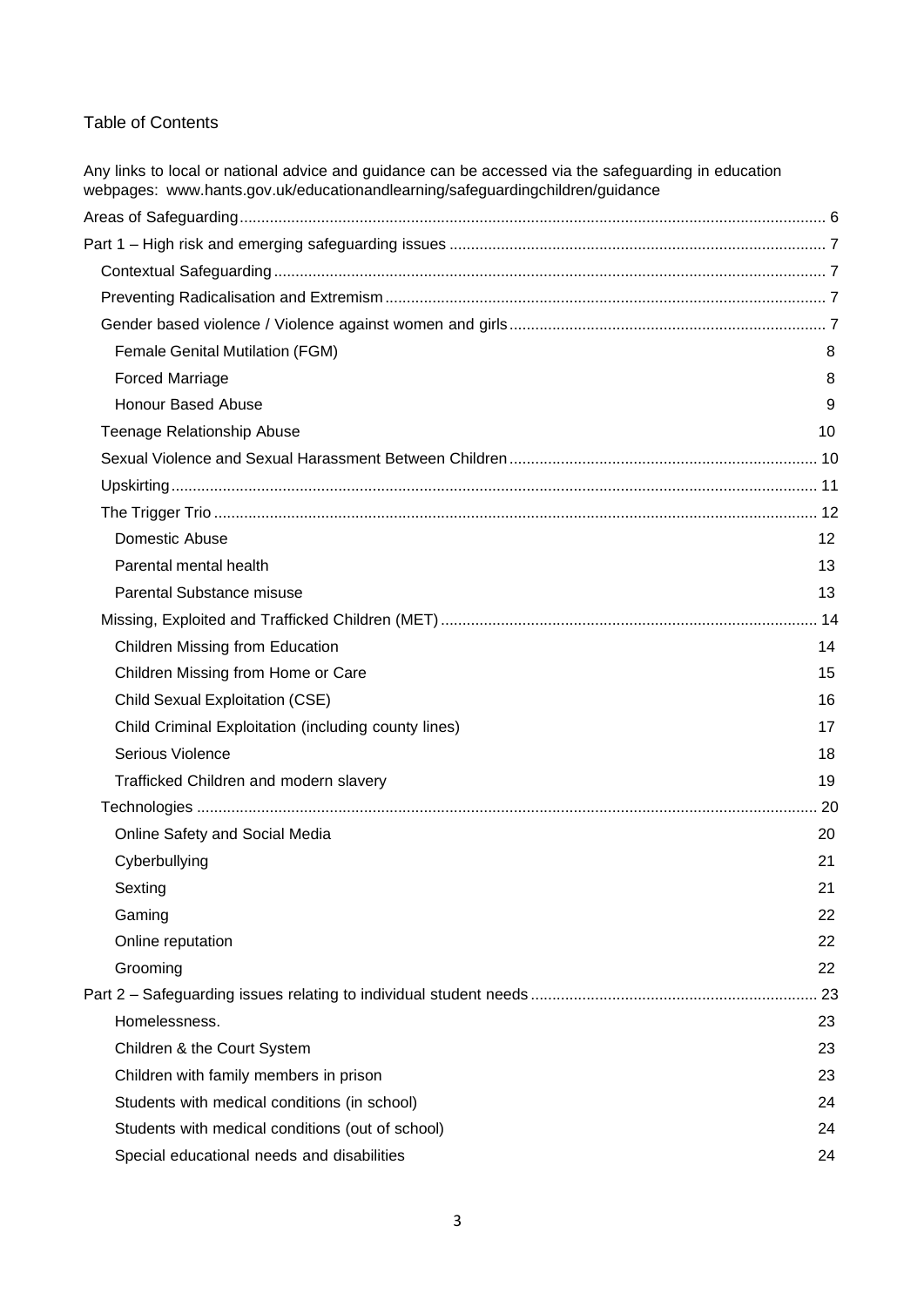| Intimate and personal care                                                             | 25 |
|----------------------------------------------------------------------------------------|----|
| Fabricated or induced illness                                                          | 27 |
| <b>Mental Health</b>                                                                   | 27 |
| Part 3 – Other safeguarding issues that may potentially have an impact on students  29 |    |
| <b>Bullying</b>                                                                        | 29 |
| Prejudice based abuse                                                                  | 29 |
| Drugs and substance misuse                                                             | 30 |
| <b>Faith Abuse</b>                                                                     | 30 |
| Gangs and Youth Violence                                                               | 30 |
| Private fostering                                                                      | 31 |
| Parenting                                                                              | 31 |
| Safer Recruitment                                                                      | 33 |
| <b>Staff Induction</b>                                                                 | 33 |
| <b>Health and Safety</b>                                                               | 33 |
| <b>Site Security</b>                                                                   | 33 |
| Off site visits                                                                        | 34 |
| <b>First Aid</b>                                                                       | 34 |
| Physical Intervention (use of reasonable force)<br>Error! Bookmark not defined.        |    |
| Taking and the use and storage of images                                               | 34 |
| <b>Transporting students</b>                                                           | 34 |
| Disqualification under the childcare act                                               | 35 |
|                                                                                        | 36 |

The procedures of the Isle of Wight Safeguarding Children Partnership can be accessed at <http://hipsprocedures.org.uk/page/contents> and IOWSCP.org.uk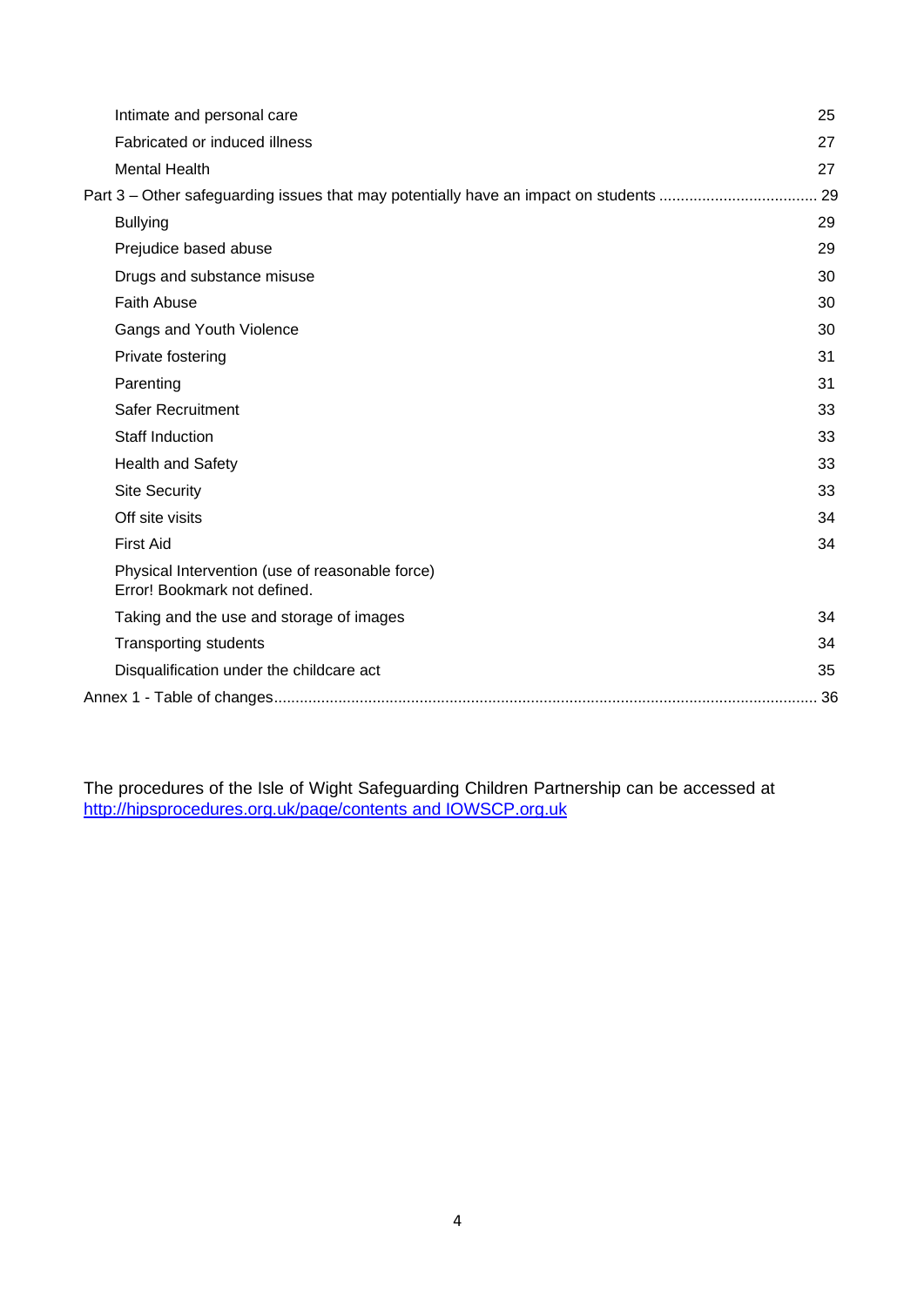Isle of Wight Education Federation Safeguarding Policy

This policy should be read in conjunction with the school's Child Protection Policy and StaffCode of **Conduct** 

#### Policy Statement

Safeguarding determines the actions that we take to keep children safe and protect them from harm in all aspects of their school life. As a school we are committed to safeguarding and promoting the welfare of all our students.

The actions that we take to prevent harm; to promote wellbeing; to create safe environments; to educate on rights, respect and responsibilities; to respond to specific issues and vulnerabilities all form part of the safeguarding responsibilities of the school. As such, this overarching policy will link to other policies which will provide more information and greater detail.

#### Aims

- To provide staff with the framework to promote and safeguard the wellbeing of children and in so doing ensure they meet their statutory responsibilities.
- To ensure consistent good practice across the school.
- To demonstrate our commitment to protecting children.

#### Principles and Values

Safeguarding is everyone's responsibility. As such it does not rest solely with the Designated Safeguarding Lead (DSL) and their deputies to take a lead responsibility in all the areas covered within this policy.

Some areas, such as Health and Safety, are a specialist area and a separate lead for this area is in place for the Federation.

Safeguarding processes are intended to put in place measures that minimise harm to children. There may be situations where gaps or deficiencies in the policies and processes we have in place will be highlighted. In these situations, a review will be carried out in order to identify learning and inform the policy, practice and culture of the school.

All students in our school are able to talk to any member of staff about situations or to share concerns which are causing them worries. The staff will listen to the student, take their worries seriously and share the information with the safeguarding lead. In addition, we provide students with information on who they can talk to outside of school, both within the community and with local or national organisations that can provide support or help.

As a school, we review this policy at least annually in line with DfE, LSCP, Isle of Wight Council (IWC) and any other relevant guidance.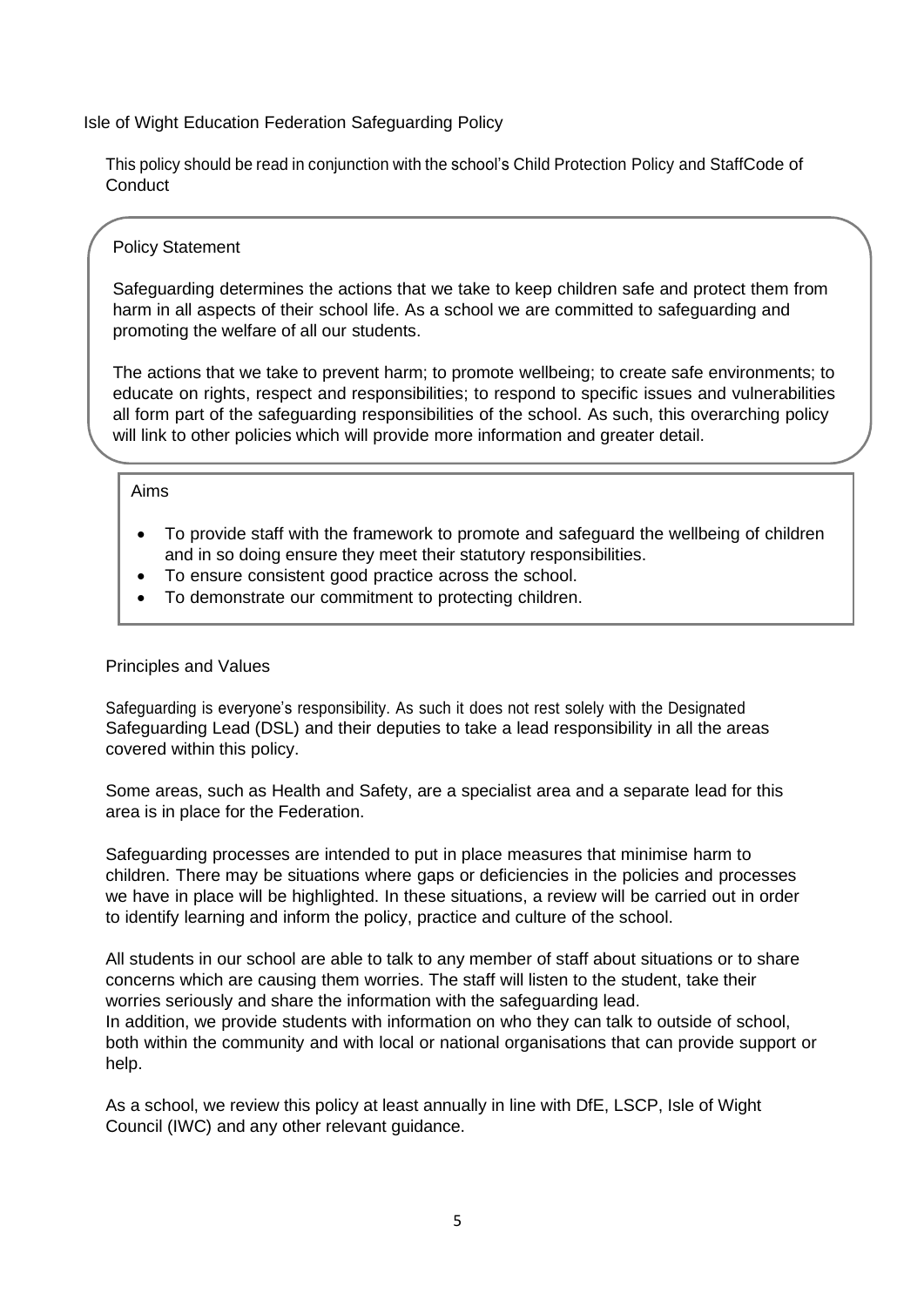# Areas of Safeguarding

<span id="page-5-0"></span>Within Keeping Children Safe in Education (2020) and the Ofsted inspection guidance (2019), there are a number of safeguarding areas directly highlighted or implied within the text.

These areas of safeguarding have been separated into issues that are emerging or high-risk issues (part 1); those related to the students as an individual (part 2); other safeguarding issues affecting students (part 3); and those related to the running of the school (part 4).

#### **Definitions**

Within this document:

'*Safeguarding'* is defined in the Children Act 2004 as protecting from maltreatment; preventing impairment of health and development; ensuring that children grow up with the provision of safe and effective care; and work in a way that gives the best life chances and transition to adult hood. Our safeguarding practice applies to every child.

The term *Staff* applies to all those working for or on behalf of the school, full time or part time, in either a paid or voluntary capacity. This also includes parent volunteers and Governors.

*Child* refers to all young people who have not yet reached their 18th birthday. On the whole, this will apply to students of our school; however, the policy will extend to visiting children and students from other establishments

*Parent* refers to birth parents and other adults in a parenting role for example adoptive parents, guardians, stepparents and foster carers.

Key personnel

The Designated safeguarding lead for the schools are: Carisbrooke College – Mike Peake, Medina College – Michelle Barnes, The Island VI Form – Dave Mumford.

The Deputy designated safeguarding leads are: Carisbrooke College – Charlotte Hookey Medina College – Madelaine Reilly The Island VI Form – Michelle Barnes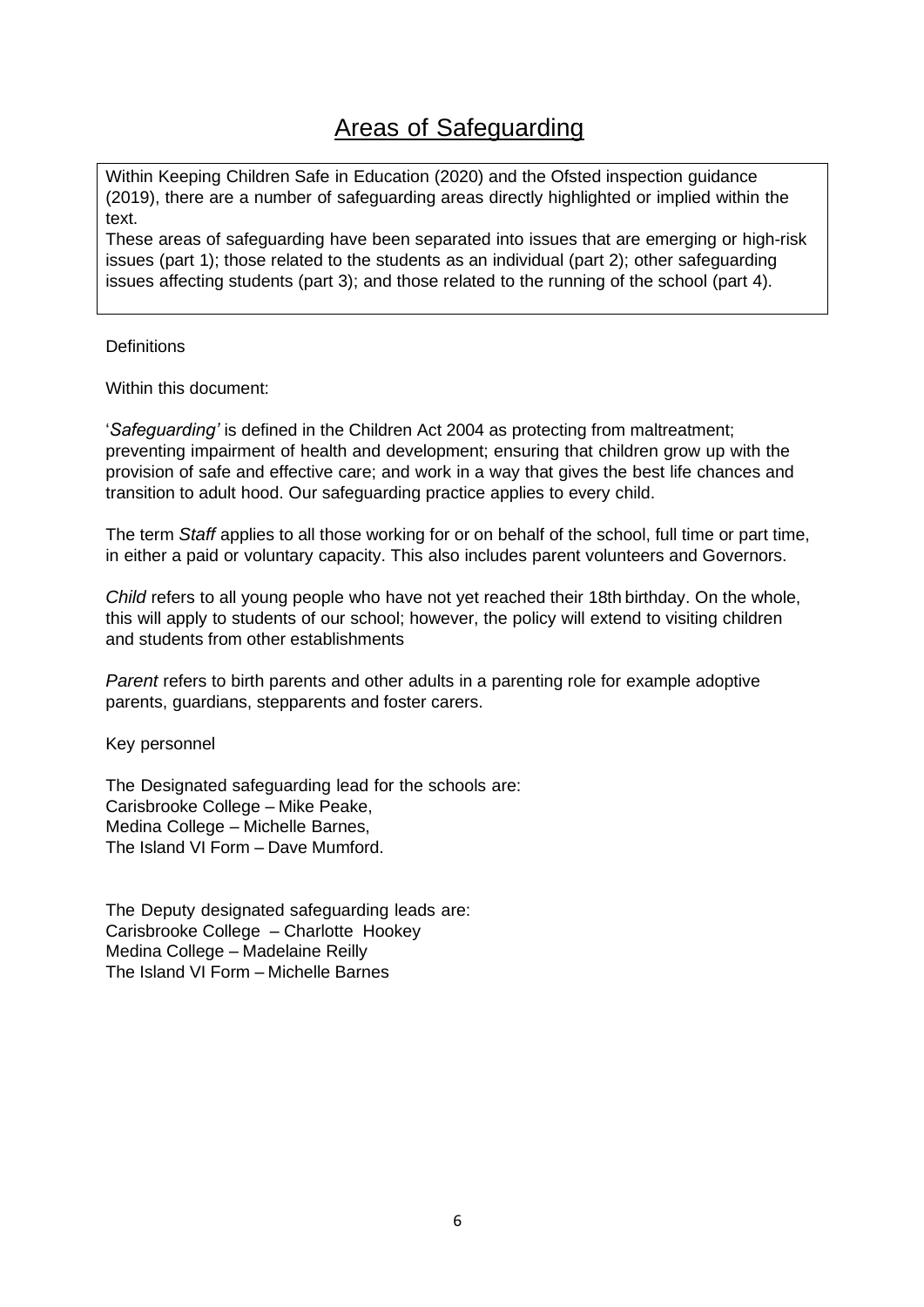### Part 1 – High risk and emerging safeguarding issues

#### <span id="page-6-1"></span><span id="page-6-0"></span>Contextual Safeguarding

All staff should be aware that safeguarding incidents and/or behaviours can be associated with factors outside the school and/or can occur between children outside of our schools. All staff, but especially the designated and deputy safeguarding leads should consider whether children are at risk of abuse or exploitation in situations outside their families. Risk and harm outside of the family can take a variety of different forms and children can be vulnerable to sexual exploitation, criminal exploitation, and serious youth violence in addition to other risks.

For us as a school, we will consider the various factors that have an interplay with the life of any student about whom we have concerns within the school and the level of influence that these factors have on their ability to be protected and remain free from harm particularly when it comes to child exploitation or criminal activity.

What life is like for a child outside the school gates, within the home, within the family and within the community are key considerations when the DSL is looking at any concerns.

#### <span id="page-6-2"></span>Preventing Radicalisation and Extremism

The prevent duty requires that all staff are aware of the signs that a child may be vulnerable to radicalisation. The risks will need to be considered for political, environmental, animal rights, or faith-based extremism that may lead to a child becoming radicalised. All staff have received prevent WRAP training/undertaken e-learning/received awareness training in order that they can identify the signs of children being radicalised.

There is no single way of identifying whether a child is likely to be susceptible to an extremist ideology. Background factors combined with specific influences such as family and friends may contribute to a child's vulnerability. Similarly, radicalisation can occur through many different methods, such as social media or the internet, and at different settings.

As part of the preventative process resilience to radicalisation will be built through the promotion of fundamental British values through the curriculum.

Any child who is considered vulnerable to radicalisation will be referred by the DSL to Isle of Wight children's social care, where the concerns will be considered in the MASH process. If the police prevent officer considers the information to be indicating a level of risk a "channel panel" will be convened and the school will attend and support this process.

<span id="page-6-3"></span>Gender based violence / Violence against women and girls

*<https://www.gov.uk/government/policies/violence-against-women-and-girls>*

The government has a strategy looking at specific issues faced by women and girls. Within the context of this safeguarding policy the following sections are how we respond to violence against girls: female genital mutilation, forced marriage, honour-based violence and teenage relationship abuse all fall under this strategy.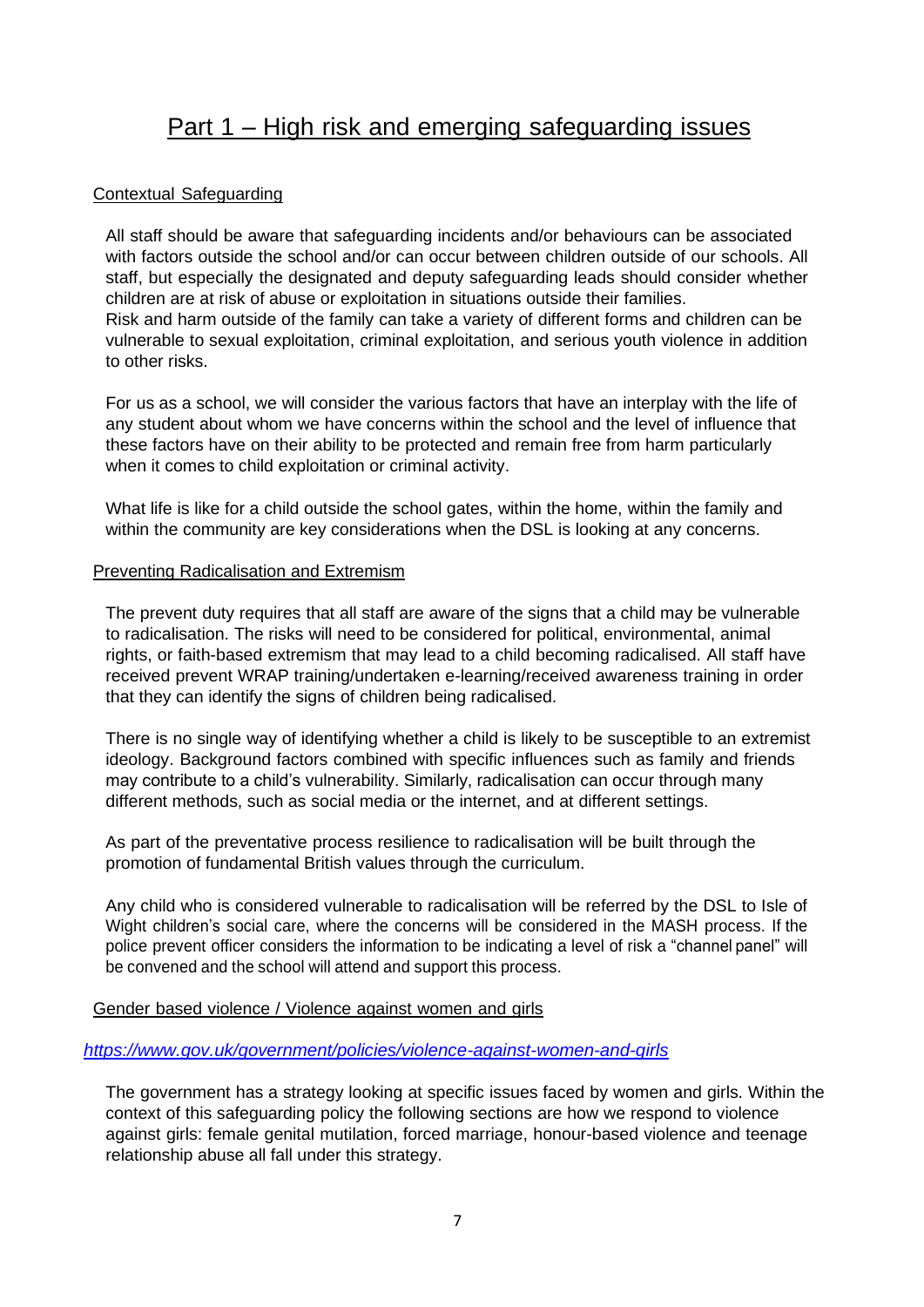#### <span id="page-7-0"></span>Female Genital Mutilation (FGM)

FGM comprises all procedures involving partial or total removal of the external female genitalia or other injury to the female genital organs for non-medical reasons. It has no health benefits and harms girls and women in many ways. It involves removing and damaging healthy and normal female genital tissue, and hence interferes with the natural function of girls' and women's bodies.

The age at which girls undergo FGM varies enormously according to the community. The procedure may be carried out when the girl is new-born, during childhood or adolescence, just before marriage or during the first pregnancy. However, the majority of cases of FGM are thought to take place between the ages of 5 and 8 and therefore girls within that age bracket are at a higher risk.

FGM is illegal in the UK.

On the 31 October 2015, it became mandatory for teachers to report known cases of FGM to the police. 'Known' cases are those where either a girl informs the person that an act of FGM – however described – has been carried out on her, or where the person observes physical signs on a girl appearing to show that an act of FGM has been carried out and the person has no reason to believe that the act was, or was part of, a surgical operation within section 1(2)(a) or (b) of the FGM Act. In these situations, the DSL and/or headteacher will be informed and the member of teaching staff must call the police to report suspicion that FGM has happened.

At no time will staff examine students to confirm concerns

For cases where it is believed that a girl may be vulnerable to FGM or there is a concern that she may be about to be genitally mutilated, the staff will inform the DSL who will report it as with any other child protection concern.

While FGM has a specific definition, there are other abusive cultural practices which can be considered harmful to women and girls. Breast ironing is one of five UN defined 'forgotten crimes against women'. It is a practice whereby the breasts of girls typically aged 8-16 are pounded using tools such as spatulas, grinding stones, hot stones, and hammers to delay the appearance of puberty. This practice is considered to be abusive and should be referredto children's social care.

#### <span id="page-7-1"></span>Forced Marriage

In the case of children: *'a forced marriage is a marriage in which one or both spouses cannot consent to the marriage and duress is involved. Duress can include physical, psychological, financial, sexual and emotional pressure.'* In developing countries 11% of girlsare married before the age of 15. One in 3 victims of forced marriage in the U.K. is under 18.

It is important that all members of staff recognise the presenting symptoms, how to respond if there are concerns and where to turn for advice.

Advice and help can be obtained nationally through the Forced Marriage Unit and locally through the local police safeguarding team or children's social care.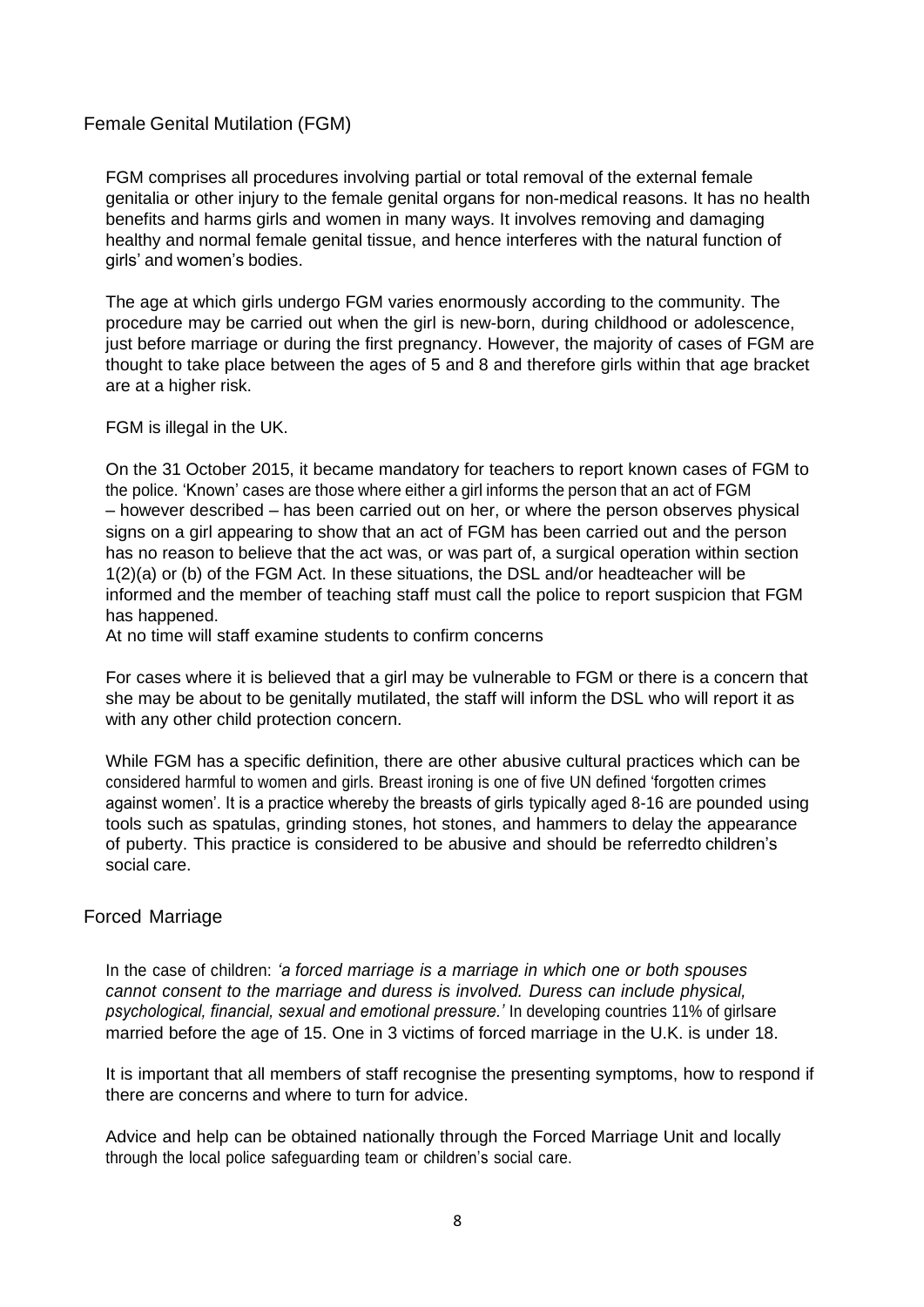Policies and practices in this school reflect the fact that while all members of staff, including teachers, have important responsibilities with regard to students who may be at risk of forced marriage, teachers and school leaders should not undertake roles in this regard that are most appropriately discharged by other children's services professionals such as police officers or social workers.

#### *Characteristics that may indicate forced marriage*

While individual cases of forced marriage, and attempted forced marriage, are often very particular, they are likely to share a number of common and important characteristics, including:

- an extended absence from school/college, including truancy;
- a drop in performance or sudden signs of low motivation;
- excessive parental restriction and control of movements;
- a history of siblings leaving education to marry early;
- poor performance, parental control of income and students being allowed only limited career choices;
- evidence of self-harm, treatment for depression, attempted suicide, social isolation, eating disorders or substance abuse; and/or
- evidence of family disputes/conflict, domestic violence/abuse or running away from home.

On their own, these characteristics may not indicate forced marriage. However, it is important to be satisfied that where these behaviours occur, they are not linked to forced marriage. It is also important to avoid making assumptions about an individual student's circumstances or act on the basis of stereotyping. For example, an extended holiday may be taken for entirely legitimate reasons and may not necessarily represent a pretext for forced marriage*.*

#### <span id="page-8-0"></span>Honour-Based Abuse

Honour-based abuse refers to a violent crime or incident which may have been committed to protect or defend the honour of the family or community.

It is often linked to family or community members who believe someone has brought shame to their family or community by doing something that is not in keeping with their unwritten rule of conduct. For example, honour-based abuse might be committed against people who:

- become involved with a boyfriend or girlfriend from a different culture or religion
- want to get out of an arranged marriage
- want to get out of a forced marriage
- wear clothes or take part in activities that might not be considered traditional within a particular culture
- convert to a different faith from the family
- are exploring their sexuality or identity

Women and girls are the most common victims of honour-based abuse however, it can also affect men and boys. Crimes of 'honour' do not always include violence. Crimes committed inthe name of 'honour' might include:

- domestic abuse
- threats of violence
- sexual or psychological abuse
- forced marriage
- being held against your will or taken somewhere you don't want to go
- assault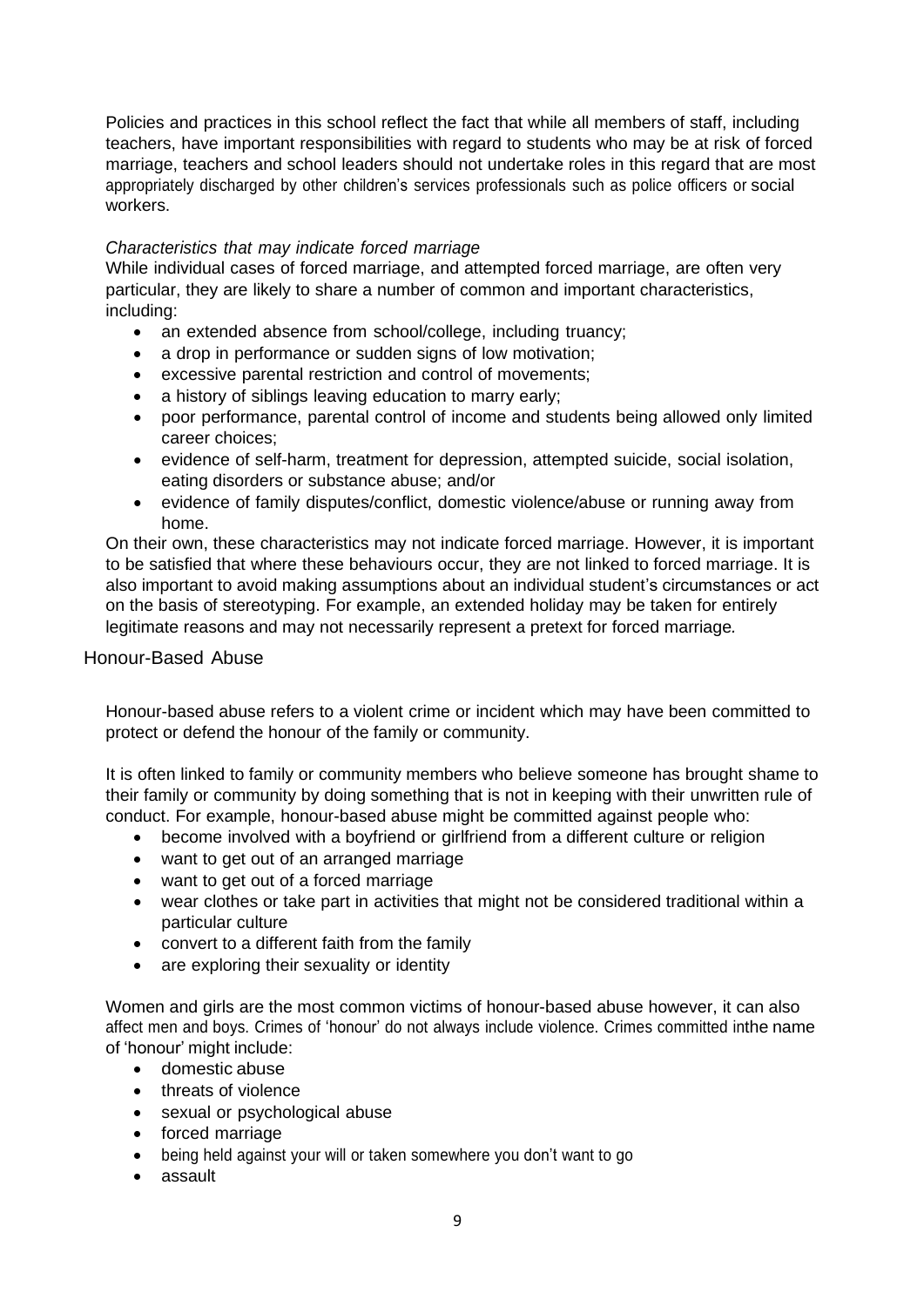All forms of honour-based abuse are abusive (regardless of the motivation) and should be handled and escalated as such. If staff believe that a student is at risk from honour based abuse, they will report to the DSL who will follow the usual safeguarding referral process; however, if it is clear that a crime has been committed or the student is at immediate risk, the police will be contacted in the first instance. It is important that, if honour-based abuse is known or suspected, communities and family members are NOT spoken to prior to referral to the police or social care as this could increase risk to the child.

#### <span id="page-9-0"></span>Teenage Relationship Abuse

Relationship abuse can take place at any age and describes unacceptable behaviour between two people who are in a relationship. It can take place in relationships of any sexual orientation and the victim and abuser can be any sexual orientation.

Research has shown that teenagers do not always understand what may constitute abusive and controlling behaviours, e.g. checking someone's phone, telling them what to wear, who they can/can't see or speak to or coercing them to engage in activities they are not comfortable with. The government campaign "disrespect nobody" provides other examples of abusive behaviour within a relationship.

This lack of understanding can lead to these abusive behaviours feeling 'normal' and therefore left unchallenged, as they are not recognised as being abusive.

In response to these research findings, the school will provide education to help prevent teenagers from becoming victims and perpetrators of abusive relationships, by encouraging them to rethink their views of violence, abuse and controlling behaviours, and understand what consent means within their relationships. This will form part of the school's curriculum content inrespect of Relationship Education.

If the school has concerns about a child in respect of relationship abuse, it will report those concerns in line with procedures to the appropriate authorities as a safeguarding concern, a crime or both.

#### <span id="page-9-1"></span>Sexual Violence and Sexual Harassment Between Children

Sexual violence and sexual harassment can occur between two children of any age and sex. It can also occur through a group of children sexually assaulting or sexually harassing a single child or group of children.

Within our school all staff are made aware of what sexual violence and sexual harassment might look like and what to do if they have a concern or receive a report. Whilst any report of sexual violence or sexual harassment should be taken seriously, staff are aware it is more likely that girls will be the victims of sexual violence and sexual harassment and more likely it will be perpetrated by boys. This pattern of prevalence will not, however, be an obstacle to ALL concerns being treated seriously.

We are clear that sexual violence and sexual harassment is not acceptable, will never be tolerated and is not an inevitable part of growing up. It cannot be described as 'banter', 'havinga laugh' or 'boys being boys'.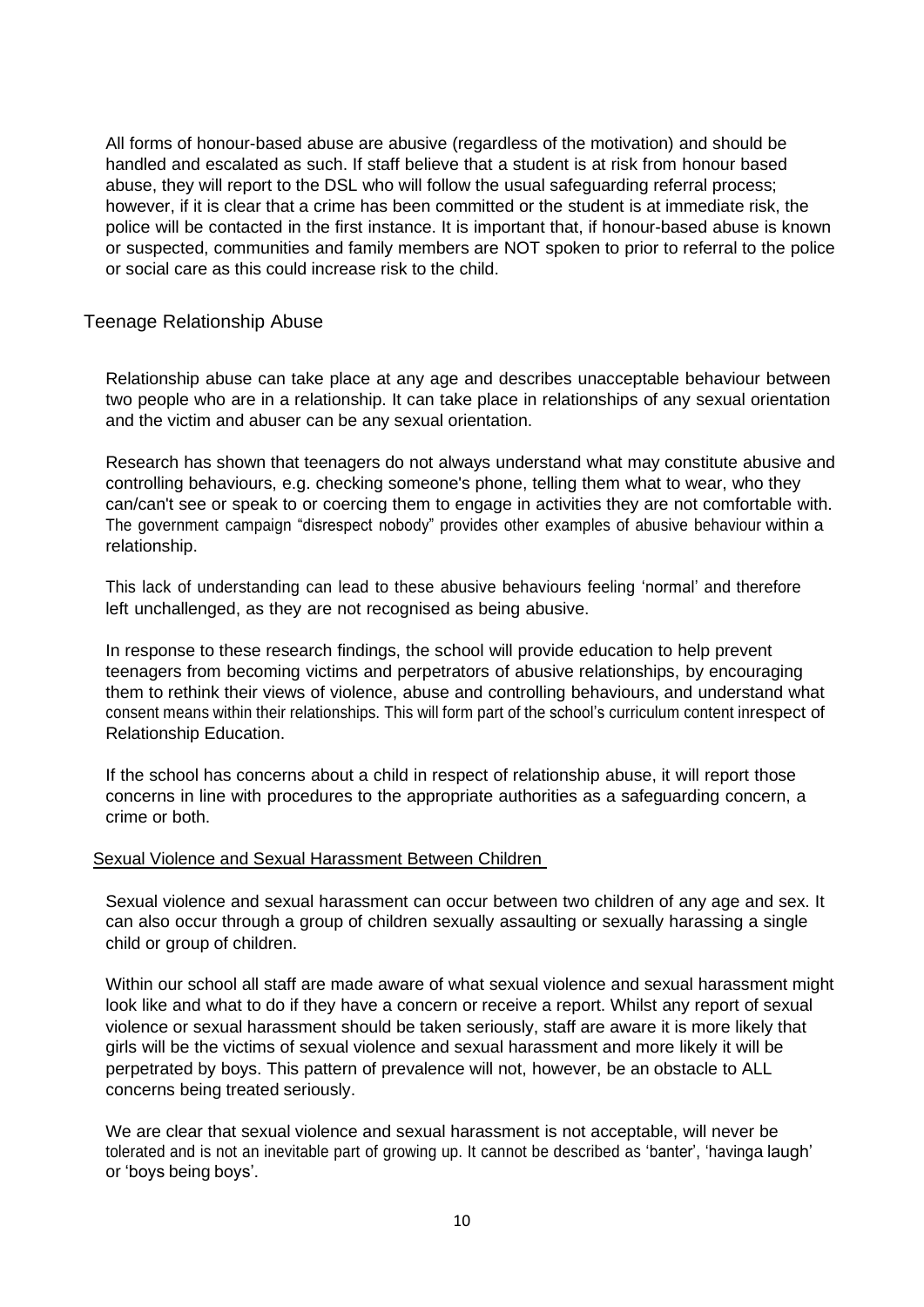We will also take seriously any sharing of sexual images (photos, pictures or drawings) and videos; sexual jokes, comments or taunting either in person or on social media; or on-line sexual harassment.

Within the child protection policy, there is a clear procedure for how we deal with situations where sexual assaults or behaviour considered criminal between children has taken place.

We will follow the "*Sexual violence and sexual harassment between children in schools and colleges*" advice provided by the DfE.

We will challenge all contact behaviours that have a sexual nature to them such as pushing or rubbing against, grabbing bottoms, breasts or genitals, pinging or flicking bras, lifting skirts or pulling down trousers and impose appropriate levels of disciplinary action, to be clear that these behaviours are not tolerated or acceptable. Support will be provided to victims of sexual violence and sexual harassment and we will ensure that they are kept safe.

#### <span id="page-10-0"></span>Upskirting

In 2019 the Voyeurism Offences Act came into force and made the practice of upskirting illegal.

Upskirting is defined as someone taking a picture under another person's clothing without their knowledge, with the intention of viewing their genitals or buttocks, with or without underwear. The intent of upskirting is to gain sexual gratification or to cause the victim humiliation, distress or alarm. It is a criminal offence. Anyone of any gender, can be a victim.

If staff become aware that upskirting has occurred, this will be treated as a sexual offence and reported accordingly to the DSL and onwards to the police.

Behaviours that would be considered as sexual harassment which may be pre-cursors to upskirting, such as the use of reflective surfaces or mirrors to view underwear or genitals, will not be tolerated and the school will respond to these with appropriate disciplinary action and education.

Students who place themselves in positions that could allow them to view underwear, genitals or buttocks, will be moved on. Repeat offenders will be disciplined. These locations could include stairwells, under upper floor walkways, outside changing areas and toilets or sitting on the floor or laying down in corridors.

If technology that is designed for covert placement and could be used to take upskirting or indecent images is discovered in the school, it will be confiscated. If the technology is in location and potentially may have captured images, this will be reported to the police and left in situ so that appropriate forensic measures may be taken to gather evidence.

Any confiscated technology will be passed to the headteacher to decide about what happens to the items. This will be carried out under the principles set out in the government guidance on searching, screening and confiscation

[https://assets.publishing.service.gov.uk/government/uploads/system/uploads/attachment\\_data/f](https://assets.publishing.service.gov.uk/government/uploads/system/uploads/attachment_data/file/674416/Searching_screening_and_confiscation.pdf) [ile/674416/Searching\\_screening\\_and\\_confiscation.pdf](https://assets.publishing.service.gov.uk/government/uploads/system/uploads/attachment_data/file/674416/Searching_screening_and_confiscation.pdf)

If the image is taken on a mobile phone, the phone will be confiscated under the same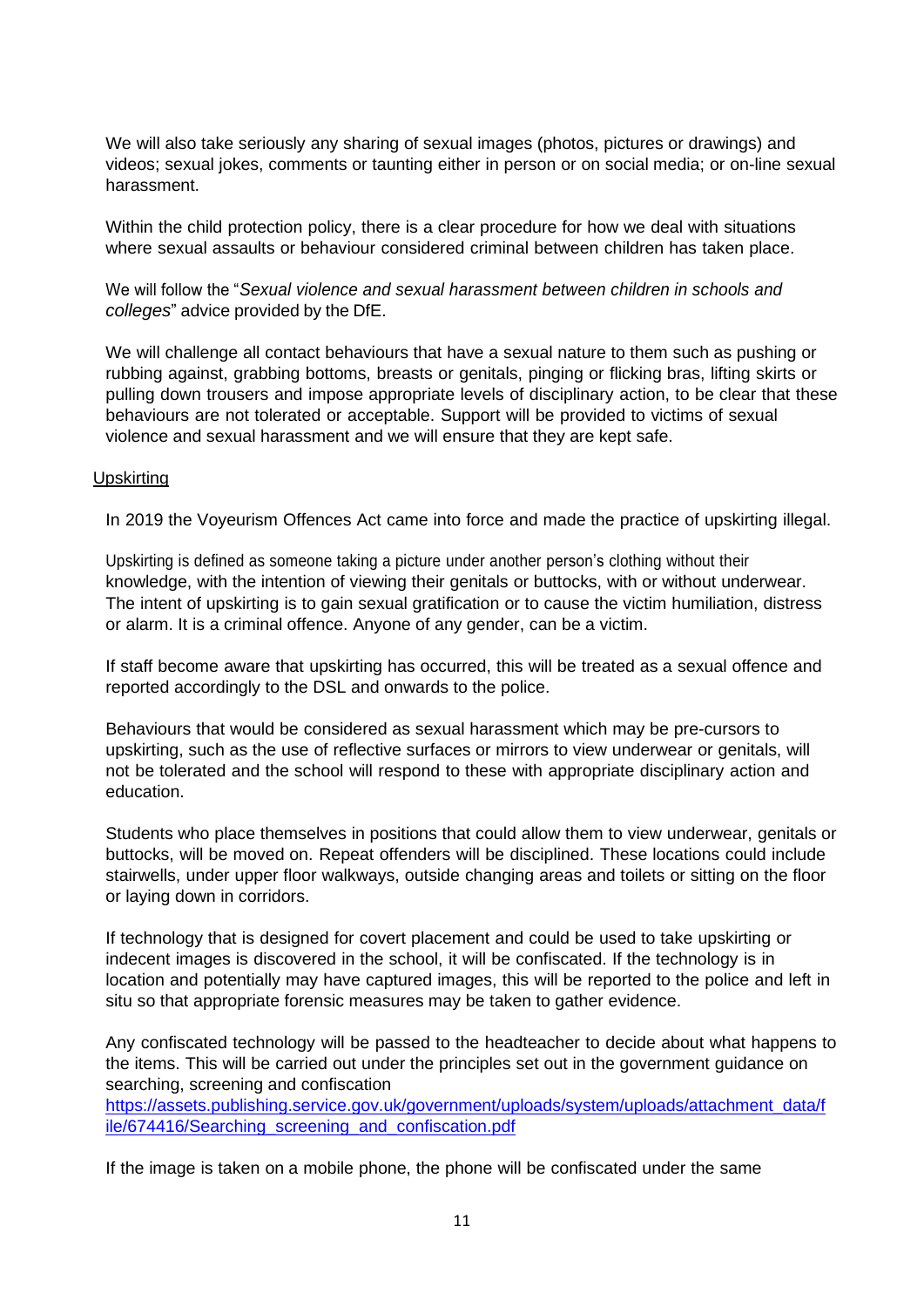principles. This may need to be passed to the police for them to investigate, if there is evidence that a crime has been committed.

#### <span id="page-11-0"></span>**The Trigger Trio**

The term 'Trigger Trio' has replaced the previous phrase 'Toxic Trio' which was used to describethe issues of domestic violence, mental ill-health and substance misuse which have been identified as common features of families where harm to adults and children has occurred.

The above are viewed as indicators of increased risk of harm to children and young people. In an analysis of Serious Cases Reviews undertaken by Ofsted in 2011, they found that in nearly 75% of these cases two or more of the issues were present.

These factors will have a contextual impact on the safeguarding of children and young people.

#### <span id="page-11-1"></span>Domestic Abuse

Domestic abuse is any incident or pattern of incidents of controlling, coercive or threatening behaviour, violence or abuse between those aged 16 or over who are or have been intimate partners or family members regardless of gender or sexuality. This can encompass, but is not limited to, the following types of abuse:

- Psychological
- Physical
- Sexual
- Financial
- Emotional.

Controlling behaviour is a range of acts designed to make a person subordinate and/or dependent by isolating them from sources of support, exploiting their resources and capacities for personal gain, depriving them of the means needed for independence, resistance and escape and regulating their everyday behaviour.

Coercive behaviour is an act or a pattern of acts of assault, threats, humiliation and intimidation or other abuse that is used to harm, punish, or frighten their victim.

Research indicates that living within a home where domestic abuse takes place is harmful to children and can have a serious impact on their behaviour, wellbeing and understanding of what constitutes a normal relationship.

Children witnessing domestic abuse is recognised as 'significant harm' in law. These childrenmay become aggressive; display anti-social behaviours; suffer from depression or anxiety; or fail to reach their educational potential.

Indicators that a child is living within a relationship with domestic abuse may include:

- being withdrawn
- suddenly behaving differently
- anxiety
- being clingy
- depression
- aggression
- problems sleeping
- eating disorders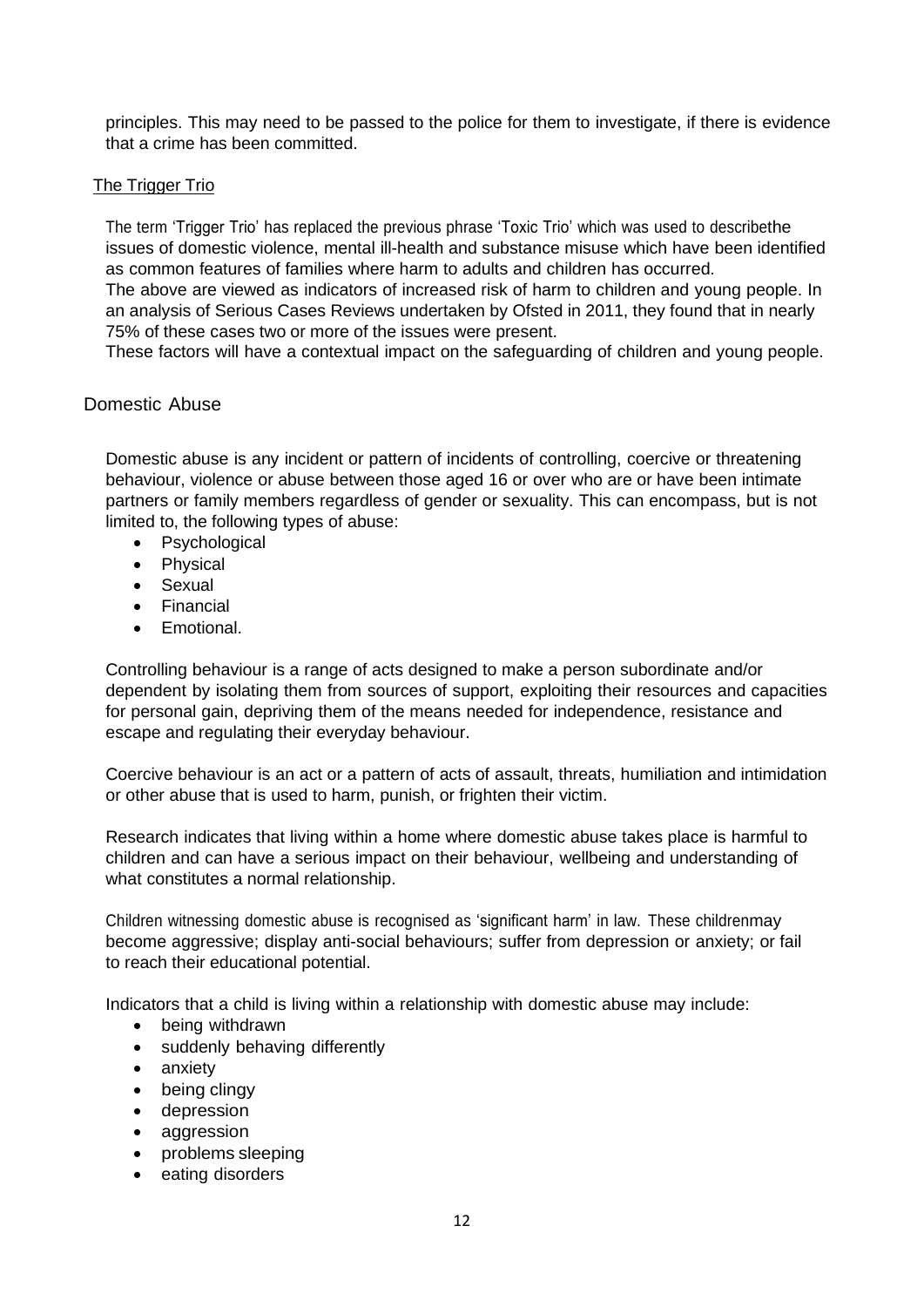- bed wetting
- soiling clothes
- excessive risk taking
- missing school
- changes in eating habits
- obsessive behaviour
- experiencing nightmares
- taking drugs
- use of alcohol
- self-harm
- thoughts about suicide

These behaviours themselves do not indicate that a child is living with domestic abuse but should be considered as indicators that this may be the case.

If staff believe that a child is living with domestic abuse, this will be reported to the DSL for referral, to be considered by children's social care.

#### <span id="page-12-0"></span>Parental mental health

The term 'mental ill health' is used to cover a wide range of conditions, from eating disorders, mild depression and anxiety to psychotic illnesses such as schizophrenia or bipolar disorder. Parental mental illness does not necessarily have an adverse impact on a child's developmental needs, but it is essential to always assess its implications for each child in the family. It is essential that the diagnosis of a parent's/carer's mental health is not seen as defining the level of risk. Similarly, the absence of a diagnosis does not equate to there being little or no risk.

For children, the impact of poor parental mental health can include:

- The parent's/carer's needs or illnesses taking precedence over the child's needs
- The child's physical and emotional needs being neglected
- The child acting as a young carer for a parent or a sibling
- The child having restricted social and recreational activities
- The child finding it difficult to concentrate, potentially having an impact on educational achievement
- The child missing school regularly as (s)he is being kept home as a companion for a parent/carer
- The child adopting paranoid or suspicious behaviour as they believe their parent's delusions
- Witnessing self-harming behaviour and suicide attempts (including attempts that involve the child)
- Obsessional compulsive behaviours involving the child.

If staff become aware of any of the above indicators, or others that suggest a child is suffering due to parental mental health, the information will be shared with the DSL to consider a referral to children's social care.

#### <span id="page-12-1"></span>Parental Substance misuse

Substance misuse applies to the misuse of alcohol as well as 'problem drug use', defined by the Advisory Council on the Misuse of Drugs as drug use which has: 'serious negative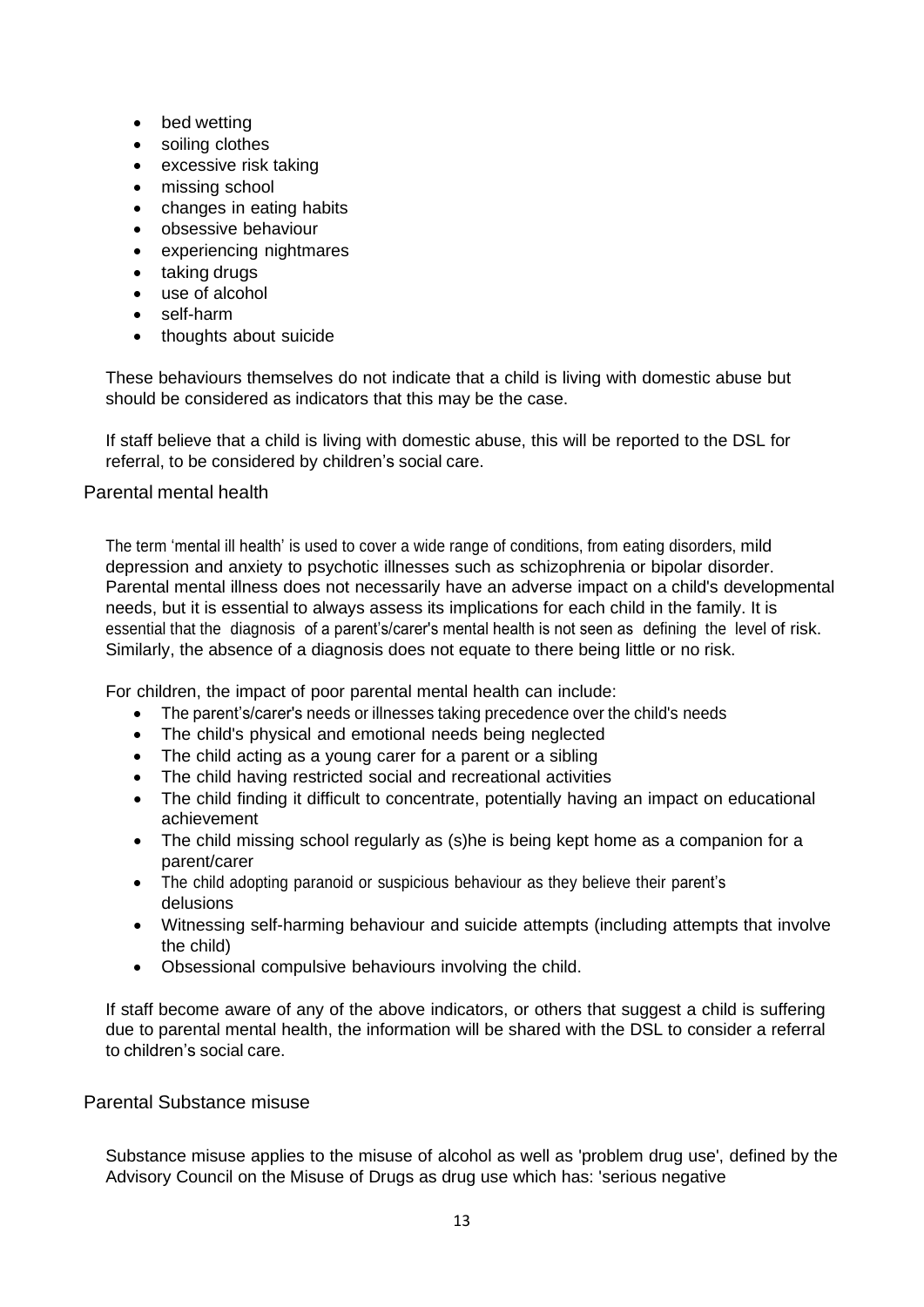consequences of a physical, psychological, social and interpersonal, financial or legal nature for users and those around them.

Parental substance misuse of drugs or alcohol becomes relevant to child protection when substance misuse and personal circumstances indicate that their parenting capacity is likely to be seriously impaired or that undue caring responsibilities are likely to be falling on a child in the family.

For children, the impact of parental substance misuse can include:

- Inadequate food, heat and clothing for children (family finances used to fund adult's dependency)
- Lack of engagement or interest from parents in their development, education or wellbeing
- Behavioural difficulties- inappropriate display of sexual and/or aggressive behaviour
- Bullying (including due to poor physical appearance)
- Isolation finding it hard to socialise, make friends or invite them home
- Tiredness or lack of concentration
- Child talking of or bringing into school drugs or related paraphernalia
- Injuries /accidents (due to inadequate adult supervision)
- Taking on a caring role
- Continued poor academic performance including difficulties completing homework on time
- Poor attendance or late arrival.

These behaviours themselves do not indicate that a child's parent is misusing substances but should be considered as indicators that this may be the case.

If staff believe that a child is living with parental substance misuse, this will be reported to the designated safeguarding lead for referral to children's social care to be considered.

#### <span id="page-13-0"></span>Missing, Exploited and Trafficked Children (MET)

Within Hampshire and the Isle of Wight, the acronym MET is used to identify all children who are missing; believed to be at risk of or being exploited; or who are at risk of or are being trafficked. Given the close links between all these issues, there has been a considered response to view them as potentially linked, so that cross over of risk is not missed.

The Isle of Wight MET Coordinator is Carol Attrill and there is a monthly multi-agency METRAC meeting to consider all cases where children identified as missing; believed to be at risk of or being exploited; or who are at risk of or are being trafficked are discussed and risk assessed. The Isle of Wight link for education at this meeting is Karen Pothecary from the Inclusion team.

#### <span id="page-13-1"></span>Children Missing from Education

Patterns of children missing education can be an indicator of either abuse or safeguarding risks. A relatively short length of time a child is missing does not reduce risk of harm to that child, and all absence or non-attendance should be considered with other known factors or concerns.

DSL's and staff should consider: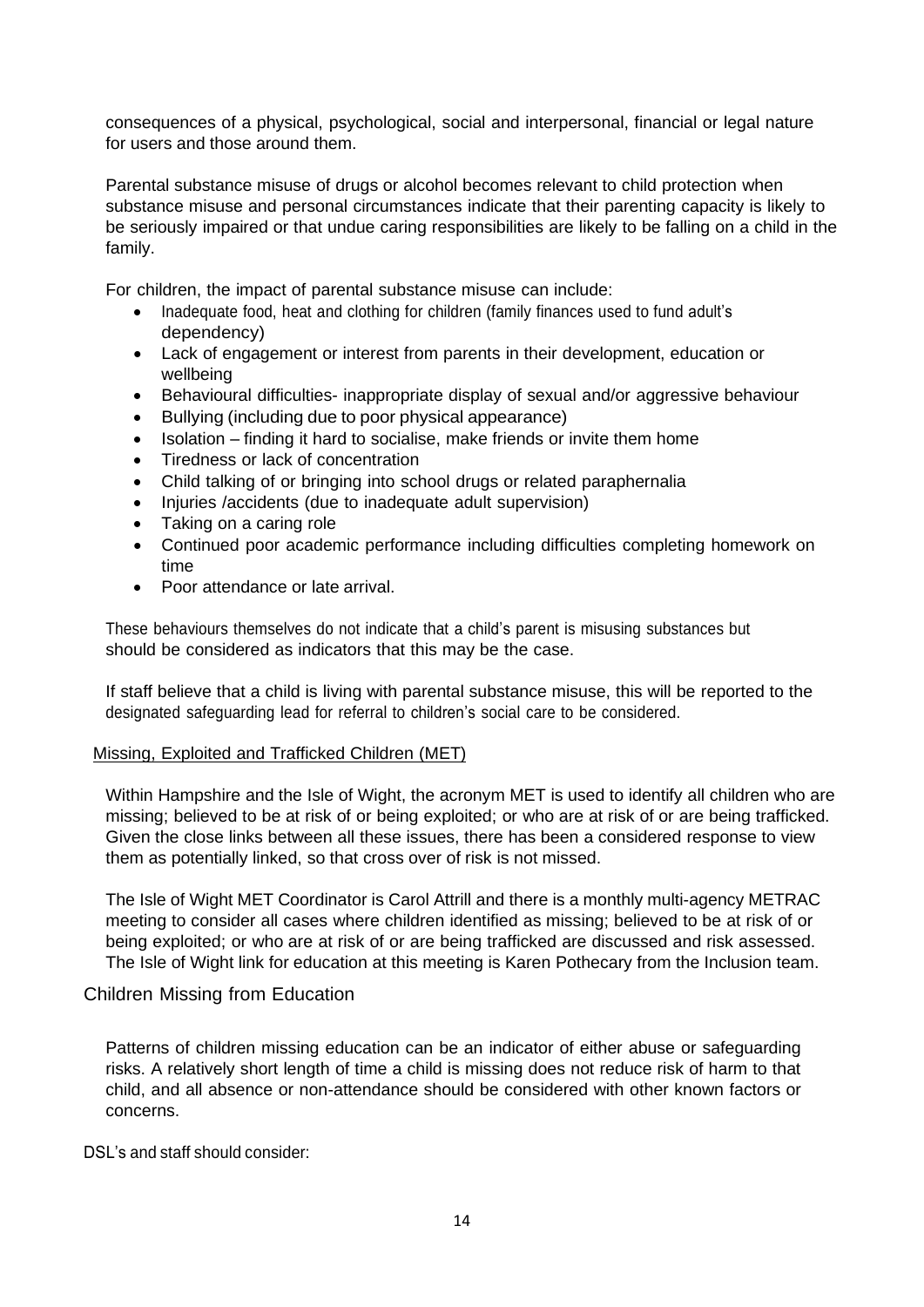Missing lessons: Are there patterns in the lessons that are being missed? Is this more than avoidance of a subject or a teacher? Does the child remain on the school site or are they absent from the site?

- Is the child being exploited during this time?
- Are they late because of a caring responsibility?
- Have they been directly or indirectly affected by substance misuse?
- Are other students routinely missing the same lessons and does this raise other risks or concerns?
- Is the lesson being missed one that would cause bruising or injuries to become visible?

Single missing days: Is there a pattern in the day missed? Is it before or after the weekend suggesting the child is away from the area? Are there specific lessons or members of staff on these days? Is the parent informing the school of the absence on the day? Are missing days reported back to parents to confirm their awareness?

- Is the child being sexually exploited during this day?
- Do the parents appear to be aware and are they condoning the behaviour?
- Are the student's peers making comments or suggestions as to where the student is?
- Can the parent be contacted and made aware?

Continuous missing days: Has the school been able to make contact with the parent? Is medical evidence being provided? Are siblings attending school (either our or local schools)?

- Did we have any concerns about radicalisation, FGM, forced marriage, honour- based violence, sexual exploitation?
- Have we had any concerns about physical or sexual abuse?
- Does the parent have any known medical needs? Is the child safe?

The school will view absence as both a safeguarding issue and an educational outcomes issue. The school may take steps that could result in legal action for attendance, or a referral to children's social care, or both.

#### <span id="page-14-0"></span>Children Missing from Home or Care

It is known that children who go missing are at risk of suffering significant harm, and there are specific risks around children running away and the risk of sexual exploitation. The Hampshire and Isle of Wight Police Force, as the lead agency for investigating and finding missing children, will respond to children going missing based on on-going risk assessments in line with current guidance.

The police definition of 'missing' is: "Anyone whose whereabouts cannot be established will be considered as missing until located, and their well-being or otherwise confirmed."

Various categories of risk should be considered, and Isle of Wight Local Safeguarding Children's Partnership provides further guidance:

*Local authorities have safeguarding duties in relation to children missing from home and should work with the police to risk assess and analyse data for patterns that indicate particular concerns and risks.*

*The police will prioritise all incidents of missing children as medium or high risk. Where a child is recorded as being absent, the details will be recorded by the police, who will also agree review times and any on-going actions with person reporting. A missing child incident would be prioritised as 'high risk' where:*

15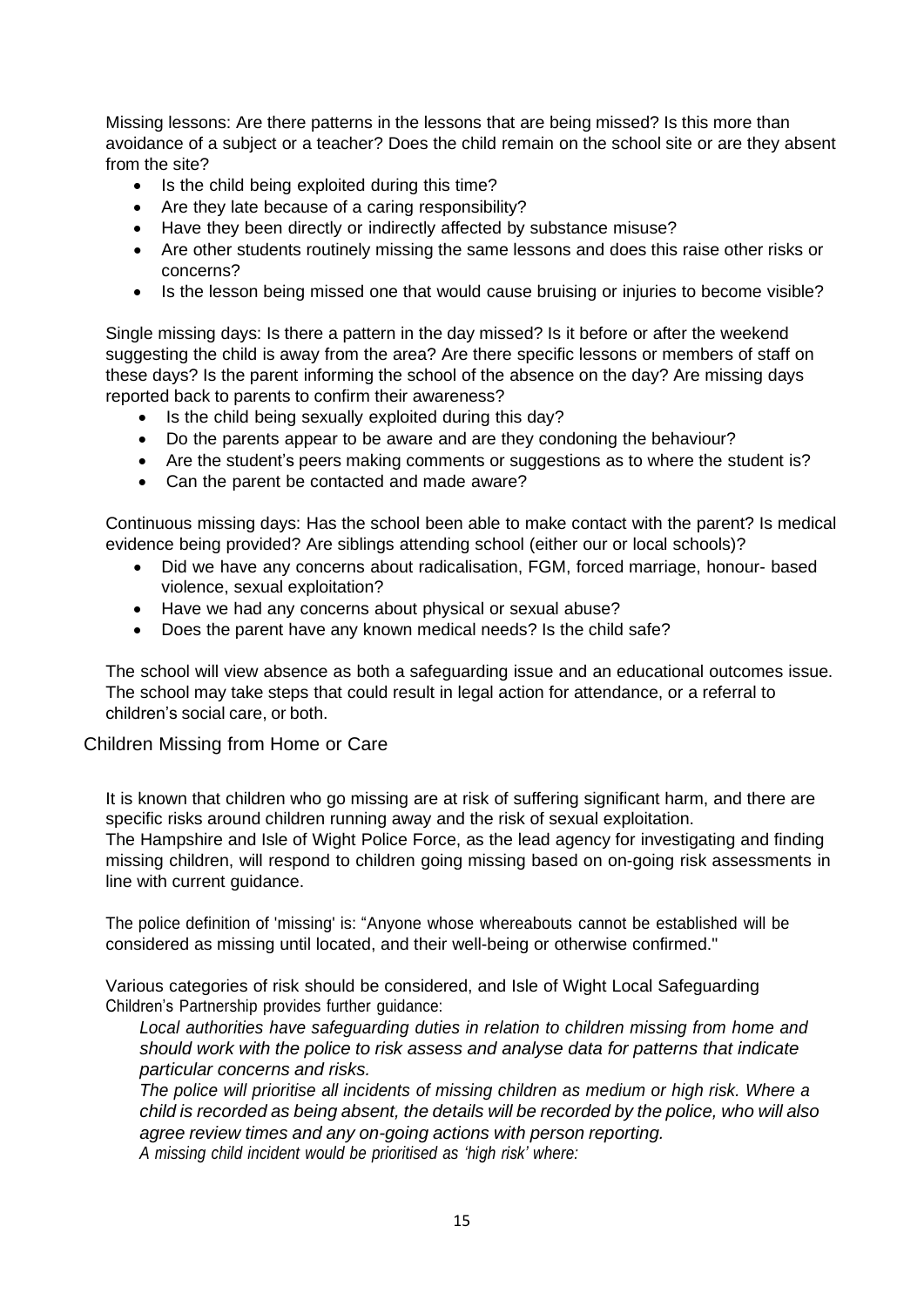- *the risk posed is immediate and there are substantial grounds for believing that the child is in danger through their own vulnerability; or*
- *the child may have been the victim of a serious crime; or*
- *the risk posed is immediate and there are substantial grounds for believing that the public is in danger.*

*The high-risk category requires the immediate deployment of police resources.*

*Authorities need to be alert to the risk of sexual exploitation or involvement in drugs, gangs or criminal activity, trafficking and aware of local "hot spots" as well as concerns about any individuals with whom children runaway.*

*Child protection procedures must be initiated in collaboration with children's social care services whenever there are concerns that a child who is missing may be suffering, or likely to suffer, significant harm.*

Within any case of children who are missing both push and pull factors will need to be considered.

Push factors include:

- Conflict with parents/carers
- Feeling powerless
- Being bullied/abused
- Being unhappy/not being listened to
- The Trigger Trio

Pull factors include:

- Wanting to be with family/friends
- Drugs, money and any exchangeable item
- Peer pressure
- For those who have been trafficked into the United Kingdom as unaccompanied asylumseeking children, there will be pressure to contact their trafficker.

We will inform all parents of children who are absent (unless the parent has informed us). If the parent is also unaware of the location of their child, and the definition of missing is met, we will either support the parent to contact the police to inform them or do so ourselves with urgency.

#### <span id="page-15-0"></span>Child Sexual Exploitation (CSE)

.

Child sexual exploitation is a form of child sexual abuse. It occurs when an individual or group takes advantage of an imbalance of power to coerce, manipulate or deceive a child or young person under the age of 18 into sexual activity (a) in exchange for something the victim needs or wants, and/or (b) for the financial advantage or increased status of the perpetrator or facilitator. The victim may have been sexually exploited even if the sexual activity appears consensual. CSE does not always involve physical contact; it can also occur through the use of technology. CSE can affect any child or young person (male or female) under the age of 18 years, including 16- and 17-year olds who can legally consent to have sex. It can include both contact (penetrative and non-penetrative acts) and non-contact sexual activity and may occur without the child or young person's immediate knowledge (e.g. through others copying videos or images they have created and posted on social media). (definition from KCSiE 2020)

•Exploitation can be isolated (one-on-one) or organised group/criminal activity

•There can be a big age gap between victim and perpetrator, but it can also be peer-on-peer

•Boys can be targeted just as easily as girls – this is not gender specific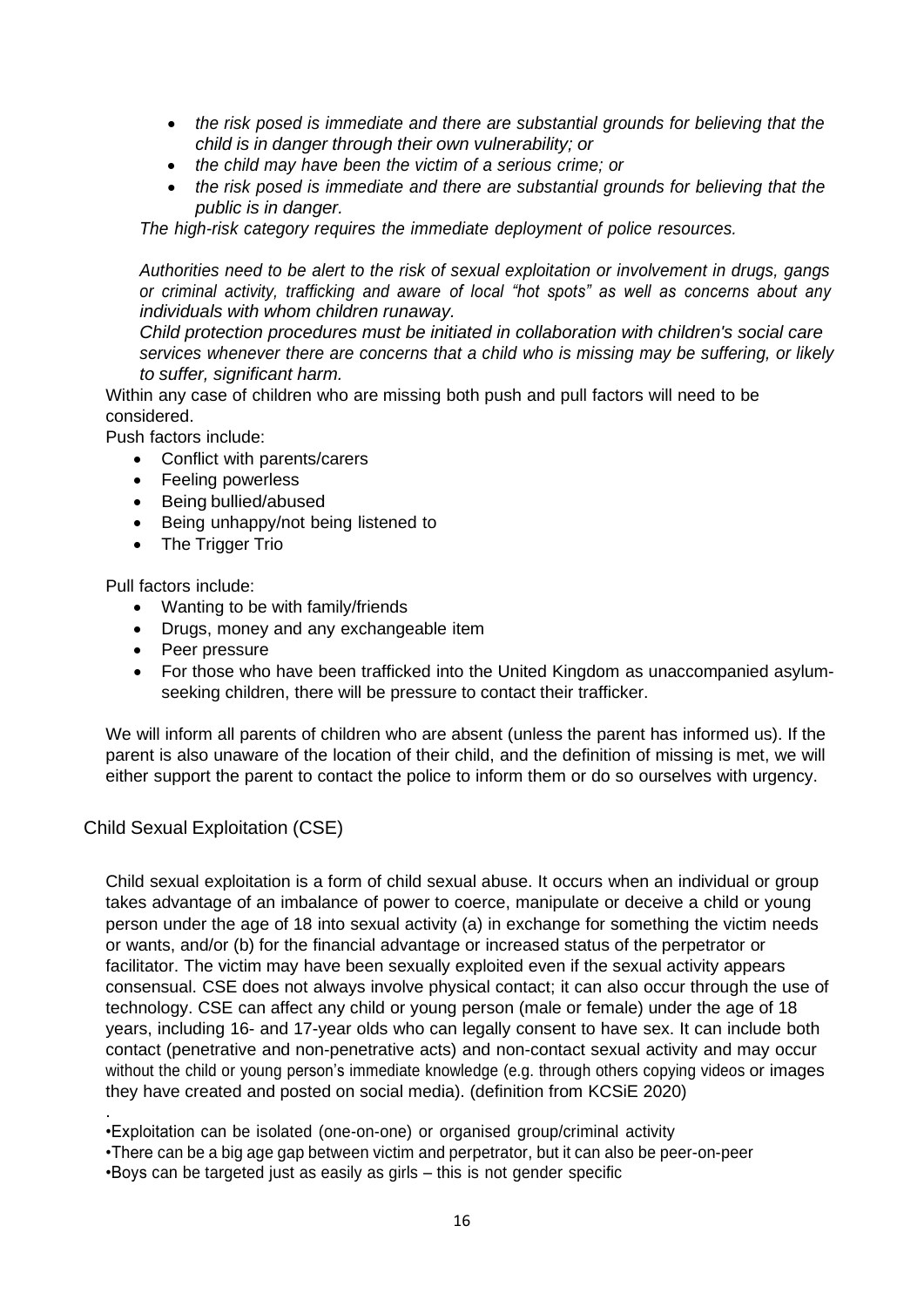#### •Perpetrators can be women and not just men

•Exploitation can be between males and females or between the same genders •Children with learning difficulties can be particularly vulnerable to exploitation as can children from particular groups, e.g. looked after children, young carers, children who have a history of physical, sexual emotional abuse or neglect or mental health problems; children who use drugs or alcohol, children who go missing from home or school, children involved in crime, children with parents/carers who have mental health problems, learning difficulties/other issues, children who associate with other children involved in exploitation. However, it is important to recognise that any child can be targeted

Indicators a child may be at risk of CSE include:

- going missing for periods of time or regularly coming home late;
- regularly missing school or education or not taking part in education;
- appearing with unexplained gifts or new possessions;
- associating with other young people involved in exploitation;
- having older boyfriends or girlfriends;
- suffering from sexually transmitted infections or becomes pregnant;
- mood swings or changes in emotional wellbeing;
- drug and alcohol misuse;
- displaying inappropriate sexualised behaviour.

CSE can happen to a child of any age, gender, ability or social status. Often the victim of CSE is not aware that they are being exploited and do not see themselves as a victim.

We educate all staff in the signs and indicators of sexual exploitation. We use the child exploitation risk assessment form [\(CERAF\)](http://www.hampshiresafeguardingchildrenboard.org.uk/user_controlled_lcms_area/uploaded_files/SERAF%20Risk%20Assessment%20Form%20UPDATED%20Sept%202015%20%282%29.doc) and [associated](http://www.hampshiresafeguardingchildrenboard.org.uk/user_controlled_lcms_area/uploaded_files/SERAF%20Risk%20Assessment%20-%20Scoring%20Guidance_%28HF000005713337%29.doc) guidance from the Isle of Wight Safeguarding Children Partnership to identify students who are at risk; the DSL will share this information as appropriate with children's social care.

We recognise that we may have information or intelligence that could be used to both protect children and prevent risk. Any relevant information that we have will be shared on the community partnership information (CPI) form which can be downloaded from <https://www.safe4me.co.uk/portfolio/sharing-information/> or found on the main page of IOWSCP.org.uk

#### <span id="page-16-0"></span>Child Criminal Exploitation (including county lines)

Child Criminal Exploitation (CCE) is defined as:- '*where an individual or group takes advantage of an imbalance of power to coerce, control, manipulate or deceive a child or young person under the age of 18 into any criminal activity (a) in exchange for something the victim needs or wants, and/or (b) for the financial or other advantage of the perpetrator or facilitator and/or (c) through violence or threat of violence. The victim may have been criminally exploited even if the activity appears consensual. Child Criminal Exploitation does not always involve physical contact, it can occur through the use of technology'*

The exploitation of children and young people for crime is not a new phenomenon as evidenced by Fagan's gang in Charles Dickens book, Oliver Twist. Children under the age of criminal responsibility, or young people who have increased vulnerability due to push:pull factors who are manipulated, coerced or forced into criminal activity provide opportunity for criminals to distance themselves from crime.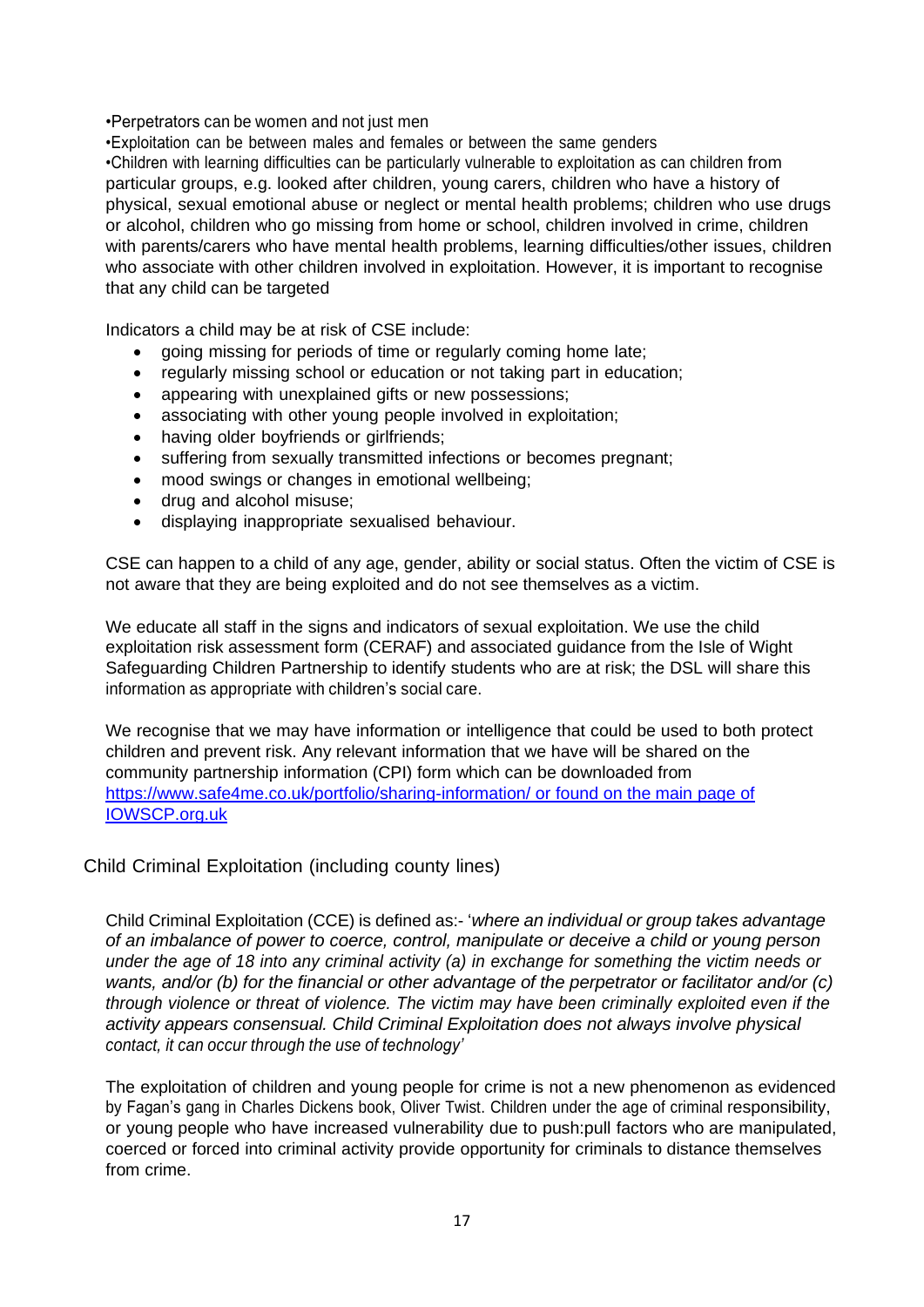A current trend in criminal exploitation of children and young people is 'county lines' which refer to a 'phone line through which drug deals can be made. An order is placed on the number and typically a young person will deliver the drugs to the specified address and collect the money for the deal. These lines are owned and managed by organised crime gangs, often from larger cities, who are expanding their markets into rural areas. Children are often recruited to move drugs and money between locations and are known to be exposed to techniques such as 'plugging', where drugs are concealed internally to avoid detection. Children can easily becometrapped by this type of exploitation, as county lines gangs create drug debts and can threaten serious violence and kidnap towards victims (and their families) if they attempt to leave the county lines network.

Indicators that a child may be criminally exploited include:

- Increase in Missing episodes particular key as children can be missing for days and drug run in other counties
- Having unexplained amounts of money, new high cost items and multiple mobile phones
- Increased social media and phone/text use, almost always secretly
- Older males in particular seen to be hanging around and driving
- Having injuries that are unexplained and being unwilling to have them looked at
- Increase in aggression, violence and fighting
- Carrying weapons knives, baseball bats, hammers, acid
- Travel receipts that are unexplained
- Significant missing from education and disengaging from previous positive peer groups
- Association with other young people involved in exploitation
- Children who misuse drugs and alcohol
- Parent concerns and significant changes in behaviour that affect emotional wellbeing

We will treat any child who may be criminally exploited as a victim in the first instance and using the CERAF form and guidance in our referral to children's social care. If a referral to the police is also required, as crimes have been committed on the school premises, these will also be made.

If there is information or intelligence about child criminal exploitation, we will report this to the police via the community partnership information form.

<https://www.safe4me.co.uk/portfolio/sharing-information/> or found on the main page of IOWSCP.org.uk

#### <span id="page-17-0"></span>Serious Violence

Serious violence is becoming a factor for those who are involved in criminal exploitation. It can also be an indication of gang involvement and criminal activity.

All staff will be made aware of indicators, which may signal that students, or members of their families, are at risk from or involved with serious violent crime.

These indications can include but are not limited to: increased absence from school; a change in friendships or relationships with older individuals or groups; a significant decline in performance; signs of self-harm; significant change in wellbeing; signs of assault; unexplained injuries; unexplained gifts and/or new possessions; possession of weapons.

We have a duty to not only prevent the individual from engaging in criminal activity, but also to safeguard others who may be harmed by their actions.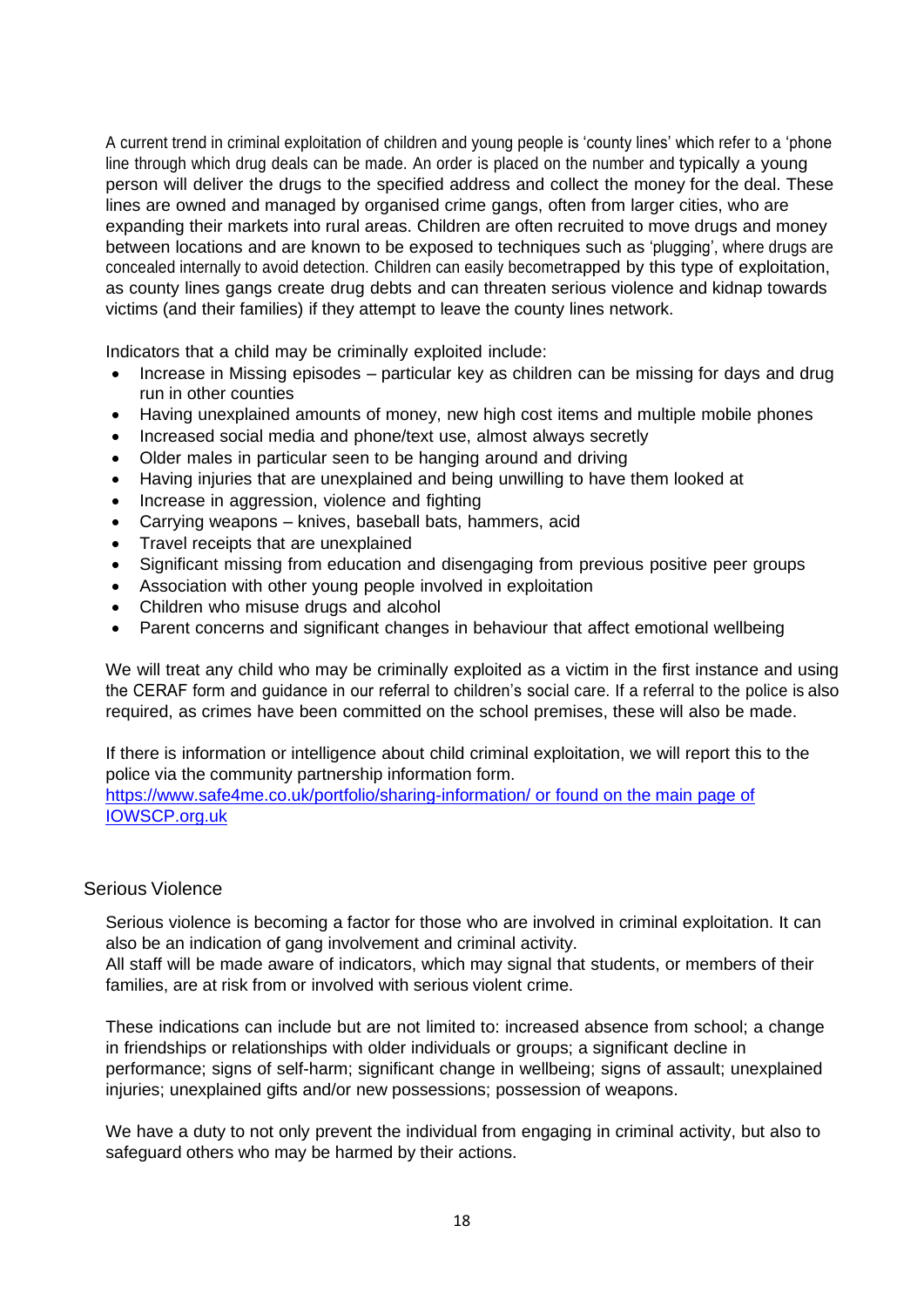We will report concerns of serious violence to police and social care.

If there is information or intelligence about potential serious violence, we will report this to the police via the community partnership information form. <https://www.safe4me.co.uk/portfolio/sharing-information/> or found on the main page of IOWSCP.org.uk

<span id="page-18-0"></span>Trafficked Children and Modern Slavery

Human trafficking is defined by the UNHCR in respect of children as a process that is a combination of:

- Movement (including within the UK)
- Control, through harm / threat of harm or fraud
- For the purpose of exploitation

Any child transported for exploitative reasons is considered to be a trafficking victim. There is significant evidence that children (both of UK and other citizenship) are being trafficked internally within the UK and this is regarded as a more common form of trafficking in the UK. There are a number of indicators which suggest that a child may have been

trafficked into the UK, and may still be controlled by the traffickers or receiving adults. These are as follows:

- Shows signs of physical or sexual abuse, and/or has contracted a sexually transmitted infection or has an unwanted pregnancy
- Has a history of going missing and unexplained moves
- Is required to earn a minimum amount of money every day
- Works in various locations
- Has limited freedom of movement
- Appears to be missing for periods
- Is known to beg for money
- Is being cared for by adult/s who are not their parents and the quality of the relationship between the child and their adult carers is not good
- Is one among a number of unrelated children found at one address
- Has not been registered with or attended a GP practice
- Is excessively afraid of being deported.

For those children who are internally trafficked within the UK indicators include:

- Physical symptoms (bruising indicating either physical or sexual assault)
- Prevalence of a sexually transmitted infection or unwanted pregnancy
- Reports from reliable sources suggesting the likelihood of involvement in sexual exploitation/the child has been seen in places known to be used for sexual exploitation
- Evidence of drug, alcohol, or substance misuse
- Being in the community in clothing unusual for a child i.e. inappropriate for age, or borrowing clothing from older people
- Relationship with a significantly older partner
- Accounts of social activities, expensive clothes, mobile phones, or other possessions with no plausible explanation of the source of necessary funding
- Persistently missing, staying out overnight or returning late with no plausible explanation
- Returning after having been missing, looking well cared for despite having not been at home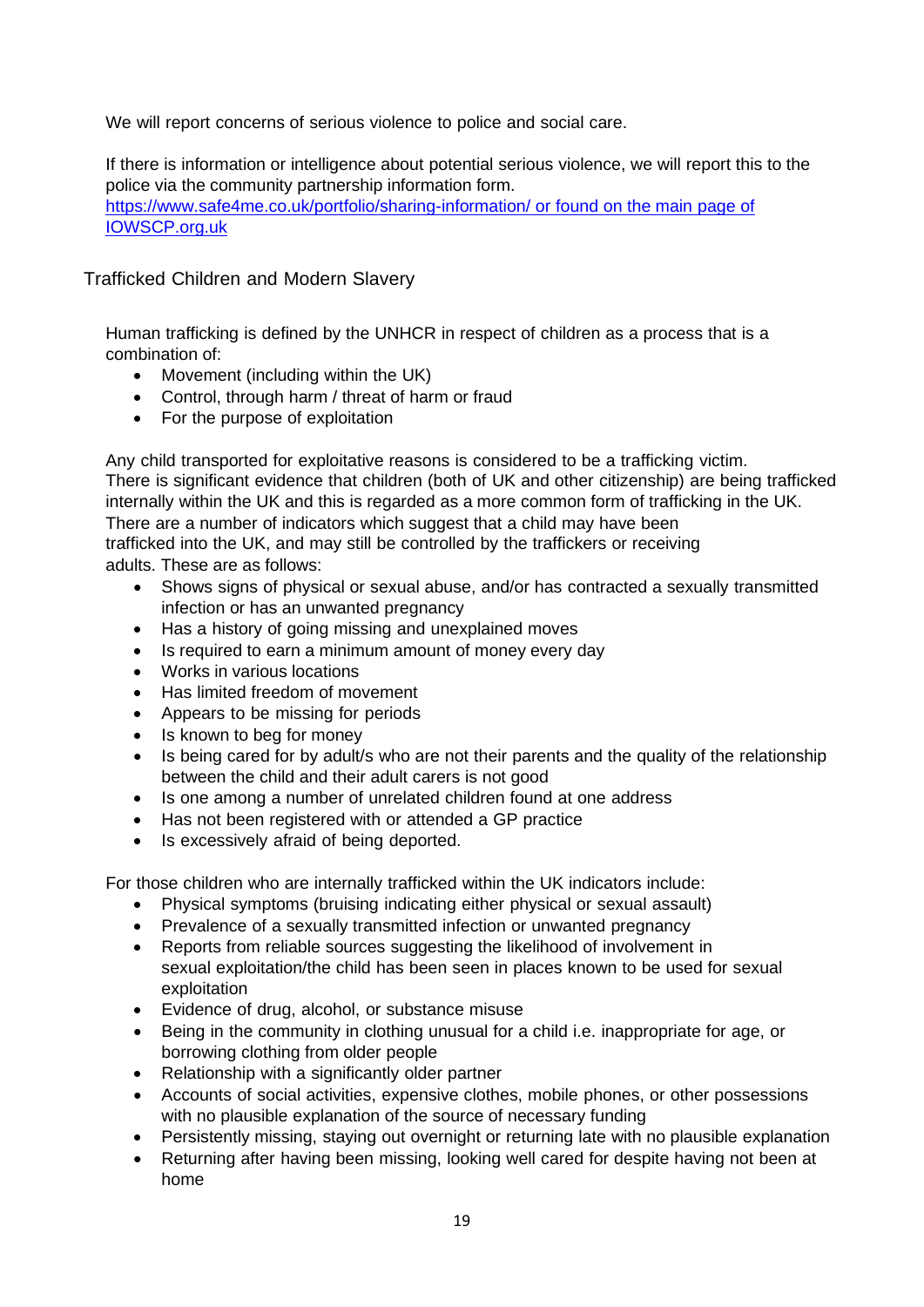- Having keys to premises other than those known about
- Low self- image, low self-esteem, self-harming behaviour including cutting, overdosing, eating disorder, promiscuity
- Truancy / disengagement with education
- Entering or leaving vehicles driven by unknown adults
- Going missing and being found in areas where the child or young person has no known links; and/or
- Possible inappropriate use of the internet and forming on-line relationships, particularly with adults.

These behaviours themselves do not indicate that a child is being trafficked but should be considered as indicators that this may be the case.

When considering modern slavery, there is a perception that this is taking place overseas. The government estimates that tens of thousands of slaves are in the UK today.

Young people being forced to work in restaurants, nail bars, car washes and harvesting fruit, vegetables or other foods may have all been slaves 'hiding in plain sight' within the U.K and rescued from slavery. Other forms of slavery such as sex slaves or household slaves are morehidden but have also been rescued within the UK.

If staff believe that a child is being trafficked or is a slave, this will be reported to the designated safeguarding lead for referral to be considered to children's social care.

#### <span id="page-19-0"></span>**Technologies**

Technological hardware and software are developing continuously with an increase in functionality of devices that people use. The majority of children use online tools to communicate with others locally, nationally and internationally. Access to the Internet and other tools that technology provides is an invaluable way of finding, sharing and communicating information. While technology itself is not harmful, it can be used by others to make children vulnerable and to abuse them.

#### <span id="page-19-1"></span>Online Safety and Social Media

With the current speed of on-line change, some parents and carers have only a limited understanding of online risks and issues. Parents may underestimate how often their children come across potentially harmful and inappropriate material on the internet and may be unsure about how to respond. Some of the risks could be:

- unwanted contact
- grooming
- online bullying including sexting
- digital footprint

The school will therefore seek to provide information and awareness to both students and their parents through:

- Acceptable use agreements for children, teachers, parents/carers and governors
- Curriculum activities involving raising awareness around staying safe online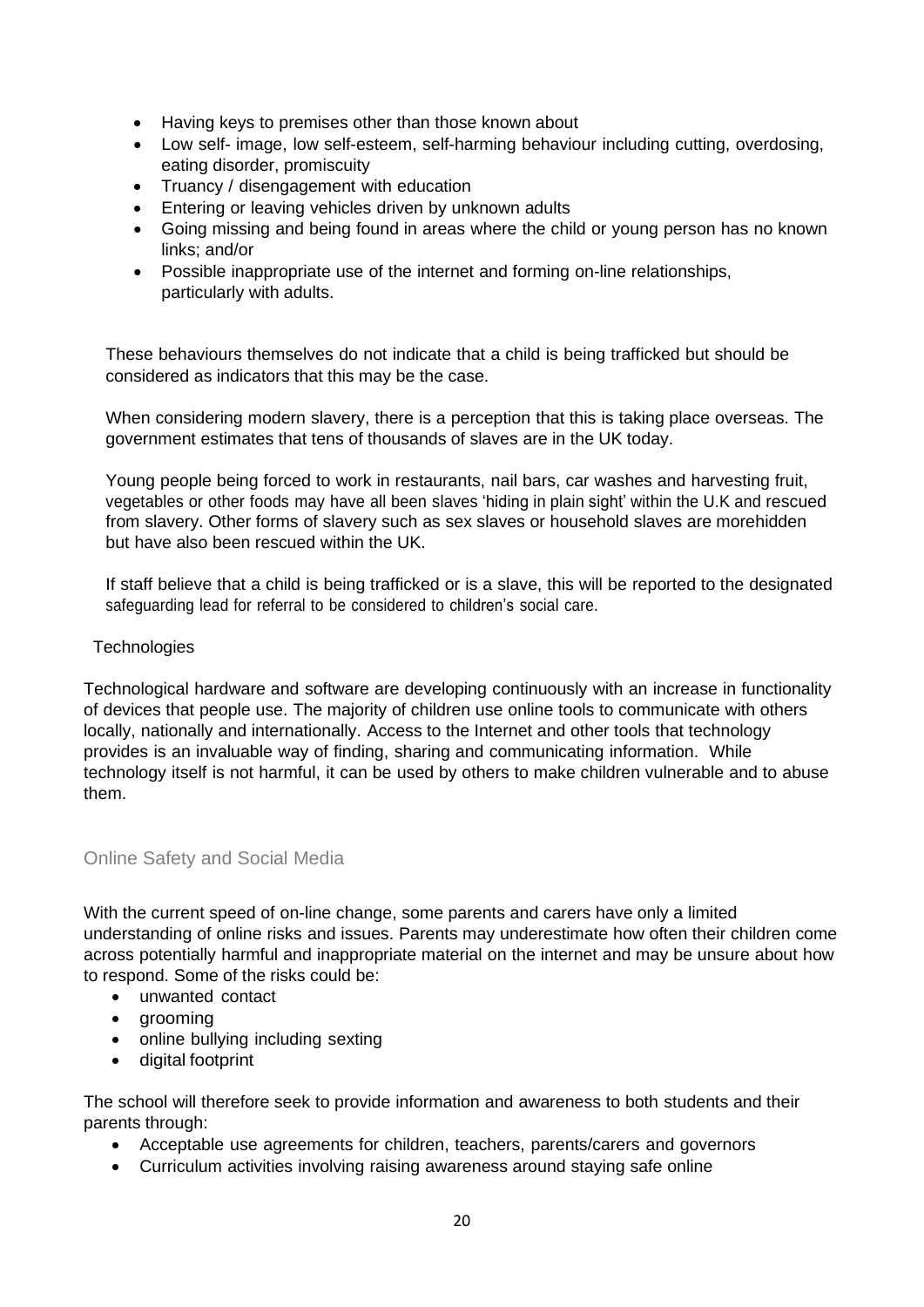- Information included in letters, newsletters, website
- High profile events / campaigns e.g. Safer Internet Day
- Building awareness around information that is held on relevant web sites and or publications
- Social media policy

#### <span id="page-20-0"></span>**Cyberbullying**

Central to the school's anti-bullying policy is the principle that '*bullying is always unacceptable'* and that '*all students have a right not to be bullied*'.

The school also recognises that it must take note of bullying perpetrated outside school which has an impact within the school; therefore once aware we will respond to any cyber-bullying carried out by students when they are away from the site.

Cyber-bullying is defined as 'an aggressive, intentional act carried out by a group or individual using electronic forms of contact repeatedly over time against a victim who cannot easily defend himself/herself.'

By cyber-bullying, we mean bullying by electronic media:

- Bullying by texts or messages or calls on mobile 'phones
- The use of mobile 'phone cameras to cause distress, fear or humiliation
- Posting threatening, abusive, defamatory or humiliating material on websites, to include blogs, personal websites, social networking sites
- Using e-mail to message others
- Hijacking/cloning e-mail accounts
- Making threatening, abusive, defamatory or humiliating remarks in on-line forums

Cyber-bullying may be at a level where it is criminal in character. It is unlawful to disseminate defamatory information in any media including internet sites.

Section 127 of the Communications Act 2003 makes it an offence to send, by public means of a public electronic communications network, a message or other matter that is grossly offensive or one of an indecent, obscene or menacing character.

The Protection from Harassment Act 1997 makes it an offence to knowingly pursue any course of conduct amounting to harassment.

If we become aware of any incidents of cyberbullying, we will need to consider each case individually as to any criminal act that may have been committed. The school will pass on information to the police if it feels that it is appropriate or is required to do so.

#### <span id="page-20-1"></span>**Sexting**

'Sexting' often refers to the sharing of naked or 'nude' pictures or video through mobile phones and/or the internet. It also includes underwear shots, sexual poses and explicit text messaging.

While sexting often takes place in a consensual relationship between two young people, the use of sexted images in revenge following a relationship breakdown is becoming more commonplace. Sexting can also be used as a form of sexual exploitation and take place between strangers.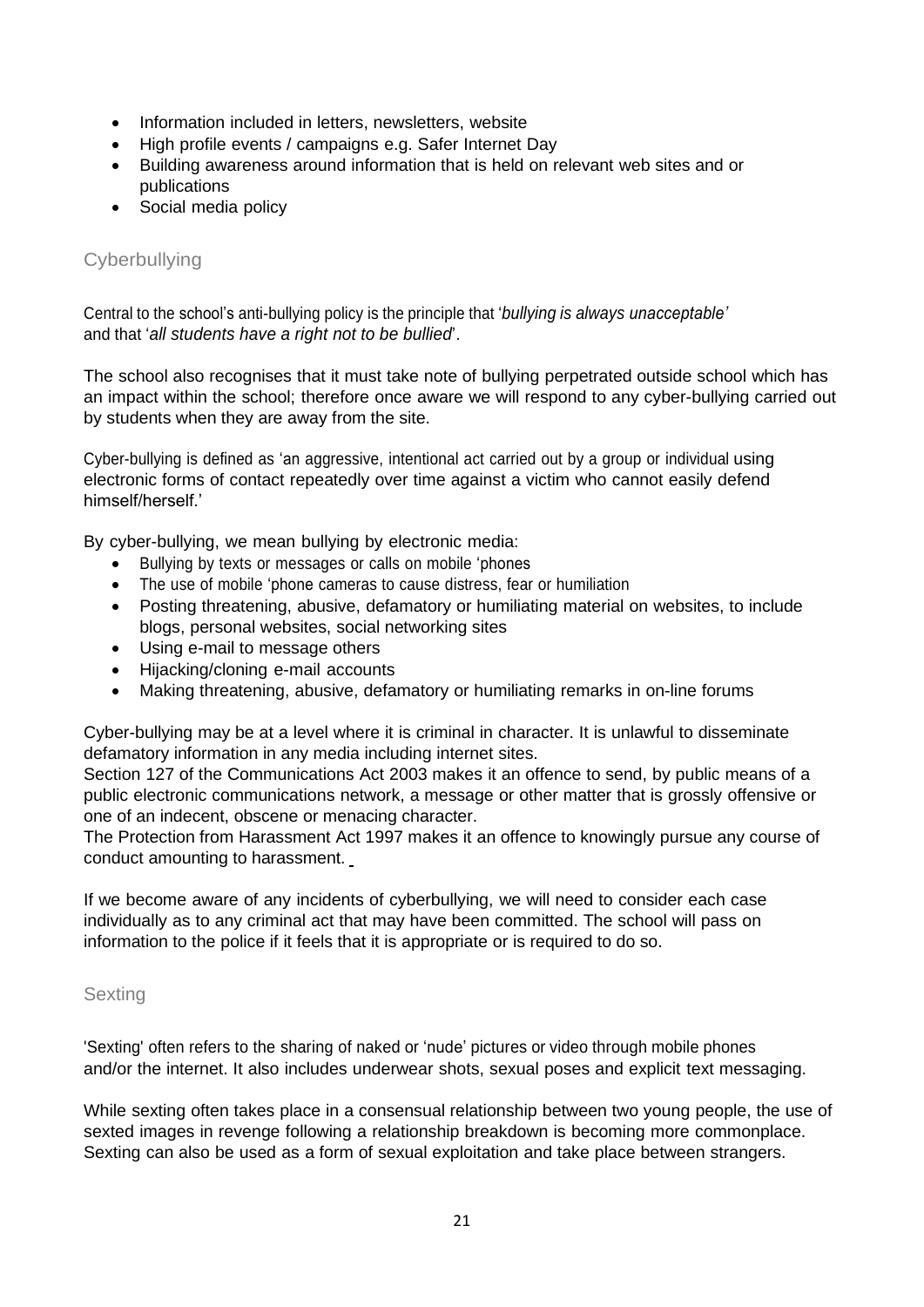As the average age of first smartphone or camera enabled tablet is 6 years old, sexting is an issue that requires awareness raising across all ages.

The school will use age appropriate educational material to raise awareness, to promote safety and deal with pressure. Parents should be aware that they can come to the school for advice.

#### <span id="page-21-0"></span>Gaming

Online gaming is an activity in which the majority of children and many adults get involved. The school will raise awareness by highlighting relevant resources.

#### <span id="page-21-1"></span>Online reputation

Online reputation is the opinion others get of a person when they encounter them on-line. It is formed by posts, photos that have been uploaded and comments made by others on people's profiles. It is important that children and staff are aware that anything that is posted could influence their future professional reputation. The majority of organisations and work establishments now check digital footprint before considering applications for positions or placeson courses.

#### <span id="page-21-2"></span>Grooming

On-line grooming is the process by which one person with an inappropriate sexual interest in children will approach a child on-line, with the intention of developing a relationship with that child, to be able to meet them in person and intentionally cause harm.

The school will build awareness amongst children and parents about ensuring that the child:

- Only has friends on-line that they know in real life
- Is aware that if they communicate with somebody that they have met on-line, that relationship should stay on-line.

That the school will support parents to:

- Recognise the signs of grooming
- Have regular conversations with their children about on-line activity and how to stay safe on-line

The school will raise awareness by:

- Including awareness of grooming as part of their curriculum
- Identifying with parents and children how they can be safeguarded against grooming.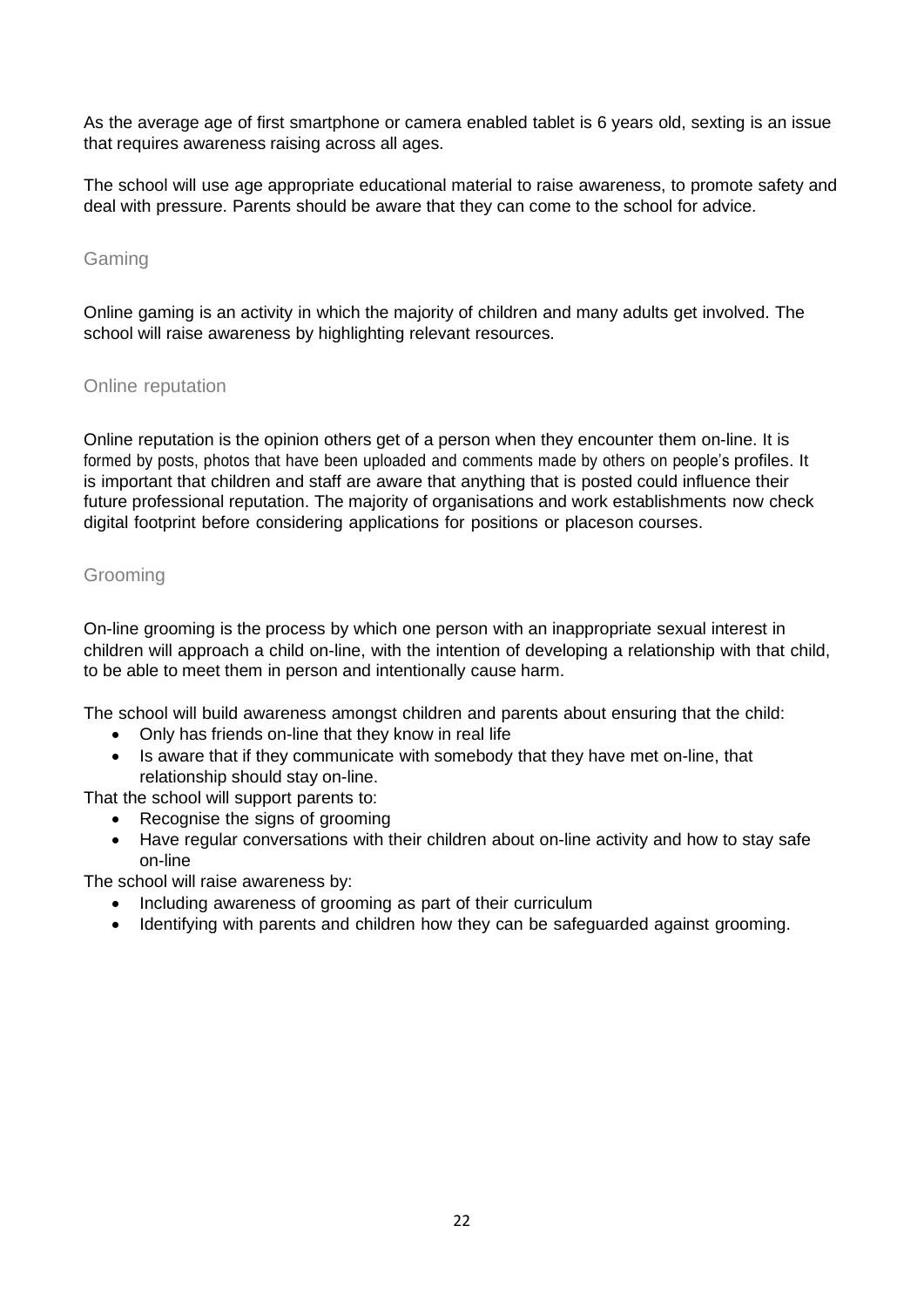# Part 2 – Safeguarding issues relating to individual student needs

#### <span id="page-22-1"></span><span id="page-22-0"></span>Homelessness

We recognise that being homeless or being at risk of becoming homeless presents a real risk to a child's welfare. The impact of losing a place of safety and security can affect a child's behaviour and attachments.

In line with the Homelessness Reduction Act 2017, this school will promote links into the Local Housing Authority for the parent or care giver in order to raise/progress concerns at the earliest opportunity.

We recognise that whilst referrals and/or discussion with the Local Housing Authority should be progressed as appropriate, this does not, and should not, replace a referral into children'ssocial care where a child has been harmed or is at risk of harm.

#### <span id="page-22-2"></span>Children & the Court System

We recognise that children are sometimes required to give evidence in criminal courts, either for crimes committed against them or for crimes they have witnessed. We know that this can be a stressful experience and therefore the school will aim to support children through this process.

Along with pastoral support, the school will use age-appropriate materials published by HM Courts and Tribunals Services (2017) that explain to children what it means to be a witness, how to give evidence and the help they can access.

We recognise that making child arrangements via the family courts following separation can be stressful and entrench conflict in families. This can be stressful for children. This school will support children going through this process.

Alongside pastoral support this school will use online materials published by The Ministry of Justice (2018) which offers children information & advice on the dispute resolution service.

These materials will also be offered to parents and carers if appropriate.

#### <span id="page-22-3"></span>Children with family members in prison

Children who have a family member in prison are at greater risk of poor outcomes including poverty, stigma, isolation and poor mental health.

This school aims to:

understand and respect the child's wishes

We will respect the child's wishes about sharing information. If other childrenbecome aware, the school will be vigilante to potential bullying or harassment

keep as much contact as possible with the parent/caregiver

We will maintain good links with the remaining caregiver in order to foresee and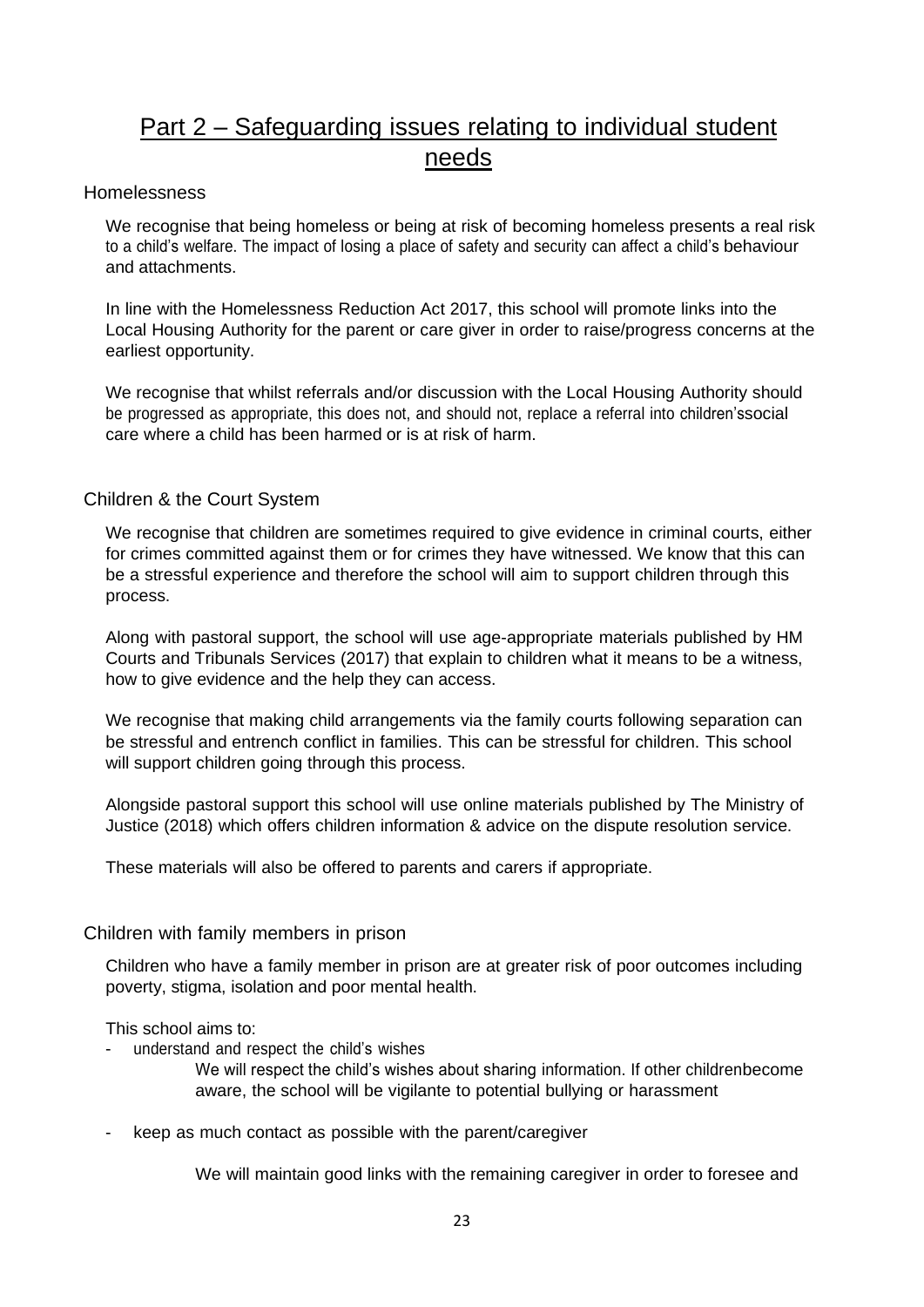manage any developing problems. Following discussions, we will develop appropriate systems for keeping the imprisoned caregiver updates about their child's education.

be sensitive in lessons

This school will consider the needs of any child with an imprisoned parent/caregiver during lesson planning.

Provide extra support

We recognise that having a parent in prison can attach a real stigma to a child, particularly if the crime is known and serious. We will provide support and mentoring to help a child work through their feelings on the issue.

Alongside pastoral care the school will use the resources provided by the National Information Centre on Children of Offender in order to support and mentor children in these circumstances.

<span id="page-23-0"></span>Students with medical conditions (in school)

There should be a separate policy and procedure outlining the school's position on this. We will make ensure that sufficient staff are trained to support any student with a medical condition.

All relevant staff will be made aware of the condition to support the child and be aware of medical needs and risks to the child.

An individual healthcare plan may be put in place to support the child and their medical needs.

<span id="page-23-1"></span>Students with medical conditions (out of school)

There will be occasions when children are temporarily unable to attend our school on a full-time basis because of their medical needs. These children and young people are likely to be:

- children and young people suffering from long-term illnesses
- children and young people with long-term post-operative or post-injury recovery periods
- children and young people with long-term mental health problems (emotionally vulnerable).

Where it is clear that an absence will be for more than 15 continuous school days, the Education and Inclusion branch of Children Services will be contacted to advise on the student's education.

<span id="page-23-2"></span>Special educational needs and disabilities

Children who have special educational needs and/or disabilities can have additional vulnerabilities when recognising abuse and neglect. These can include:

• Assumptions that indicators of possible abuse such as behaviour, mood and injury relate tothe child's disability without further exploration

• The potential for a disproportionate impact on children with SEND, for example by behaviourssuch as bullying, without outwardly showing any signs

• Communication barriers and difficulties in overcoming these barriers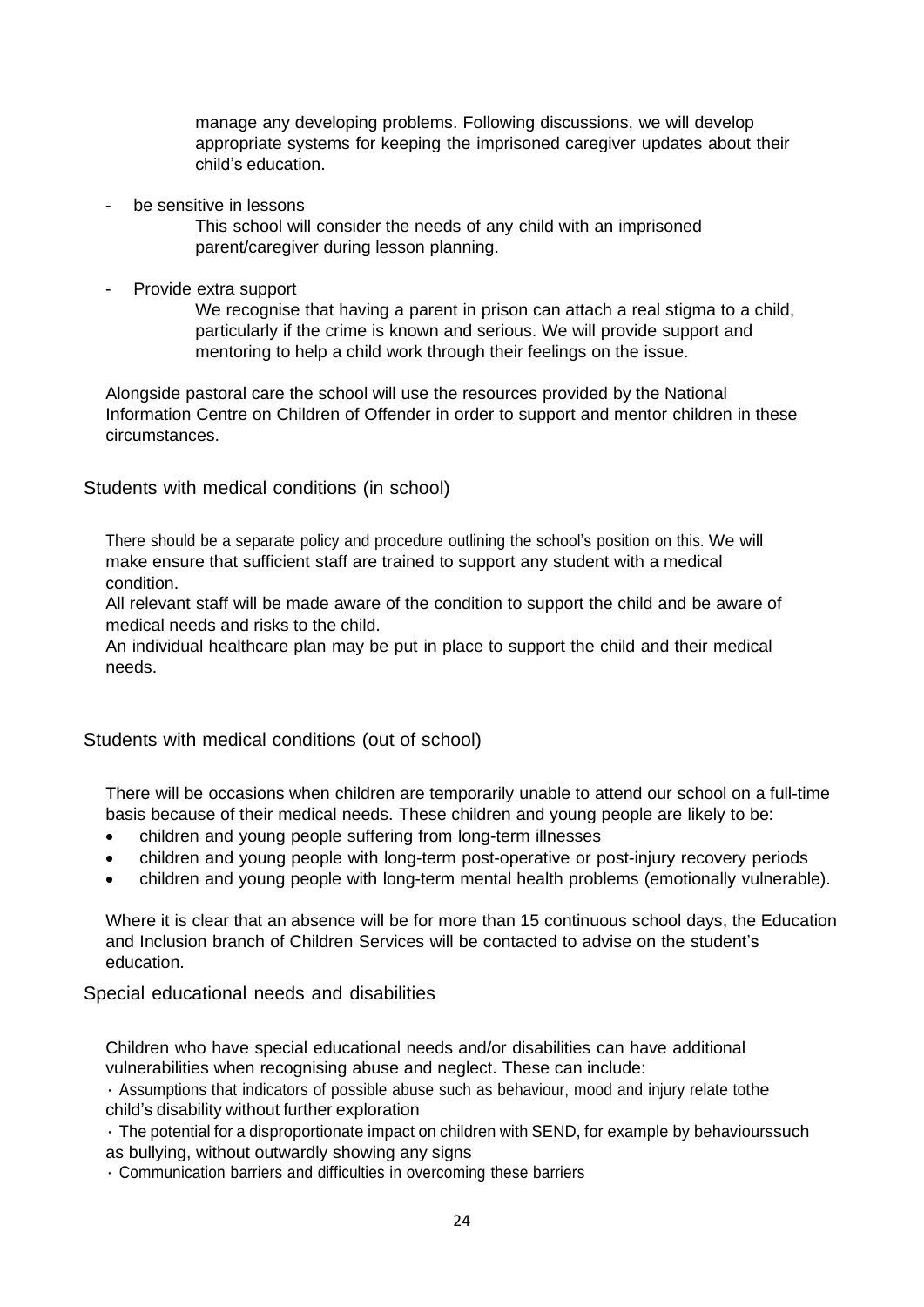• Having fewer outside contacts than other children

• Receiving intimate care from a considerable number of carers, which may increase the risk of exposure to abusive behaviour and make it more difficult to set and maintain physical boundaries

- Having an impaired capacity to resist or avoid abuse
- Having communication difficulties that may make it difficult to tell others what is happening
- Being inhibited about complaining for fear of losing services
- Being especially vulnerable to bullying and intimidation
- Being more vulnerable than other children to abuse by their peers.

We will respond to this by:

• Making it common practice to enable disabled children to make their wishes and feelings known in respect of their care and treatment

• Ensuring that disabled children receive appropriate personal, health and social education (including sex education)

• Ensuring disabled children know how to raise concerns and give them access to a range of adults with whom they can communicate. This could mean using interpreters and facilitators who are skilled in using the child's preferred method of communication

• Recognising and utilising key sources of support including staff in schools, friends and family members where appropriate

• Developing the safe support services that families want, and a culture of openness and joint working with parents and carers on the part of services

• Ensuring that guidance on good practice is in place and being followed in relation to: intimatecare; working with children of the opposite sex; managing behaviour that challenges families and services; issues around consent to treatment; anti-bullying and inclusion strategies; sexuality and safe sexual behaviour among young people; monitoring and challenging placement arrangements for young people living away from home.

<span id="page-24-0"></span>Intimate and personal care

'Intimate Care' can be defined as care tasks of an intimate nature, associated with bodily functions, bodily products and personal hygiene, which demand direct or indirect contact with, or exposure of, the sexual parts of the body. The Intimate Care tasks specifically identified as relevant include:

- Dressing and undressing (underwear)
- Helping someone use the toilet
- Changing continence pads (faeces/urine)
- Bathing / showering
- Washing intimate parts of the body
- Changing sanitary wear
- Inserting suppositories
- Giving enemas
- Inserting and monitoring pessaries.

'Personal Care' involves touching another person, although the nature of this touching is more socially acceptable. These tasks do not invade conventional personal, private or social space to the same extent as Intimate Care.

Those Personal Care tasks specifically identified as relevant here include: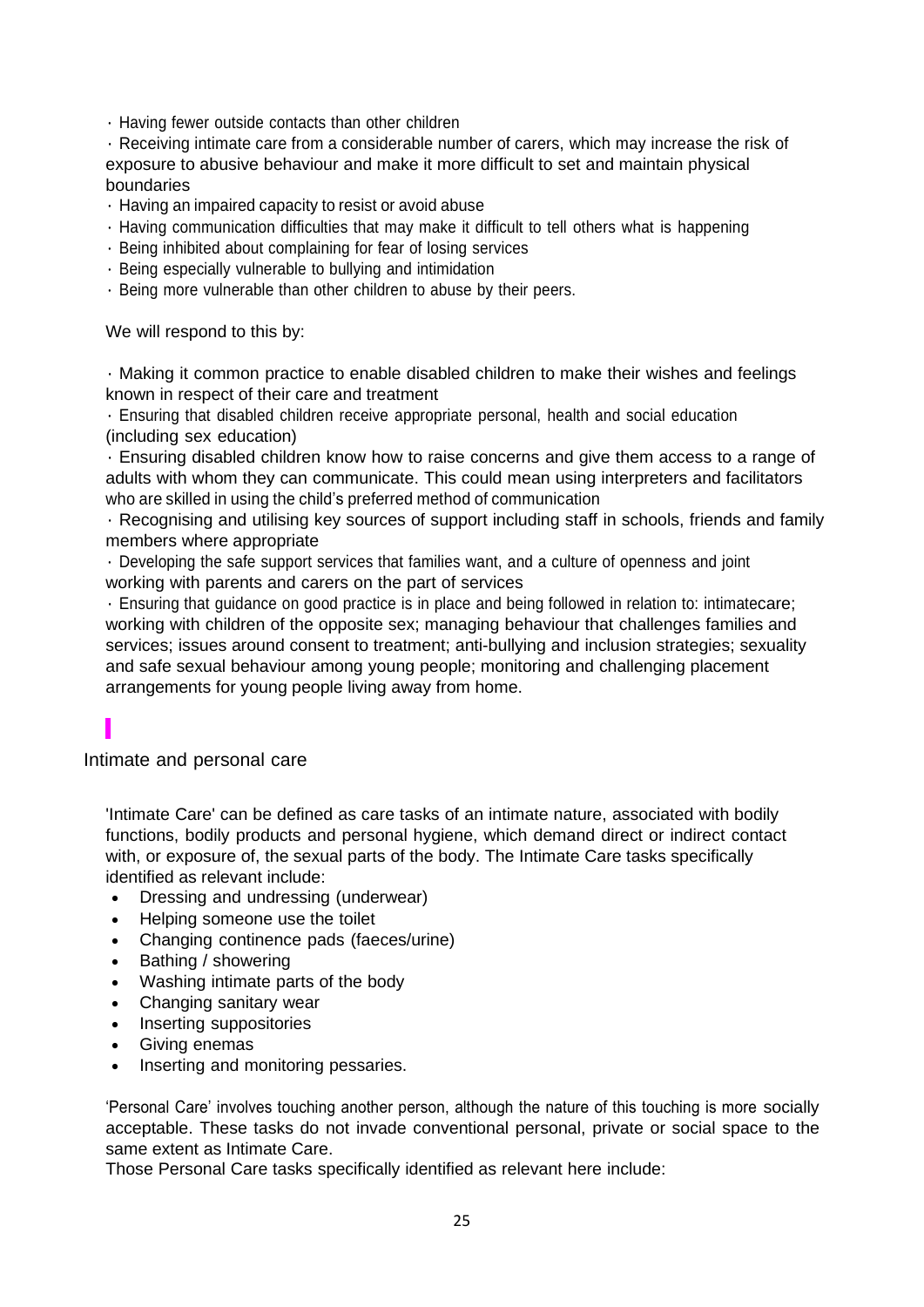- Skin care/applying external medication
- Feeding
- Administering oral medication
- Hair care
- Dressing and undressing (clothing)
- Washing non-intimate body parts
- Prompting to go to the toilet.

Personal Care encompasses those areas of physical and medical care that most people carry out for themselves but which some are unable to do because of disability or medical need. Children and young people may require help with eating, drinking, washing, dressing and toileting.

Where Intimate Care is required, we will follow the following principles:

1. Involve the child in the intimate care

Try to encourage a child's independence as far as possible in his or her intimate care. Where a situation renders a child fully dependent, talk about what is going to be done and give choices where possible. Check your practice by asking the child or parent about any preferences while carrying out the intimate care.

2. Treat every child with dignity and respect and ensure privacy appropriate to the child's age and situation.

Staff can administer intimate care alone however we will be aware of the potential safeguarding issues for the child and member of staff. Care should be taken to ensure adequate supervision primarily to safeguard the child but also to protect the staff member from potential risk.

3. Be aware of your own limitations

Only carry out activities you understand and with which you feel competent. If in doubt, ASK. Some procedures must only be carried out by members of staff who have been formally trained and assessed.

4. Promote positive self-esteem and body image

Confident, self-assured children who feel their body belongs to them are less vulnerable to sexual abuse. The approach you take to intimate care can convey lots of messages to a child about their body worth. Your attitude to a child's intimate care is important. Keeping in mind the child's age, routine care can be both efficient and relaxed.

5. If you have any concerns you must report them.

If you observe any unusual markings, discolouration or swelling, report it immediately to the designated practitioner for child protection.

If a child is accidentally hurt during the intimate care or misunderstands or misinterprets something, reassure the child, ensure their safety and report the incident immediately to the DSL. Report and record any unusual emotional or behavioural response by the child.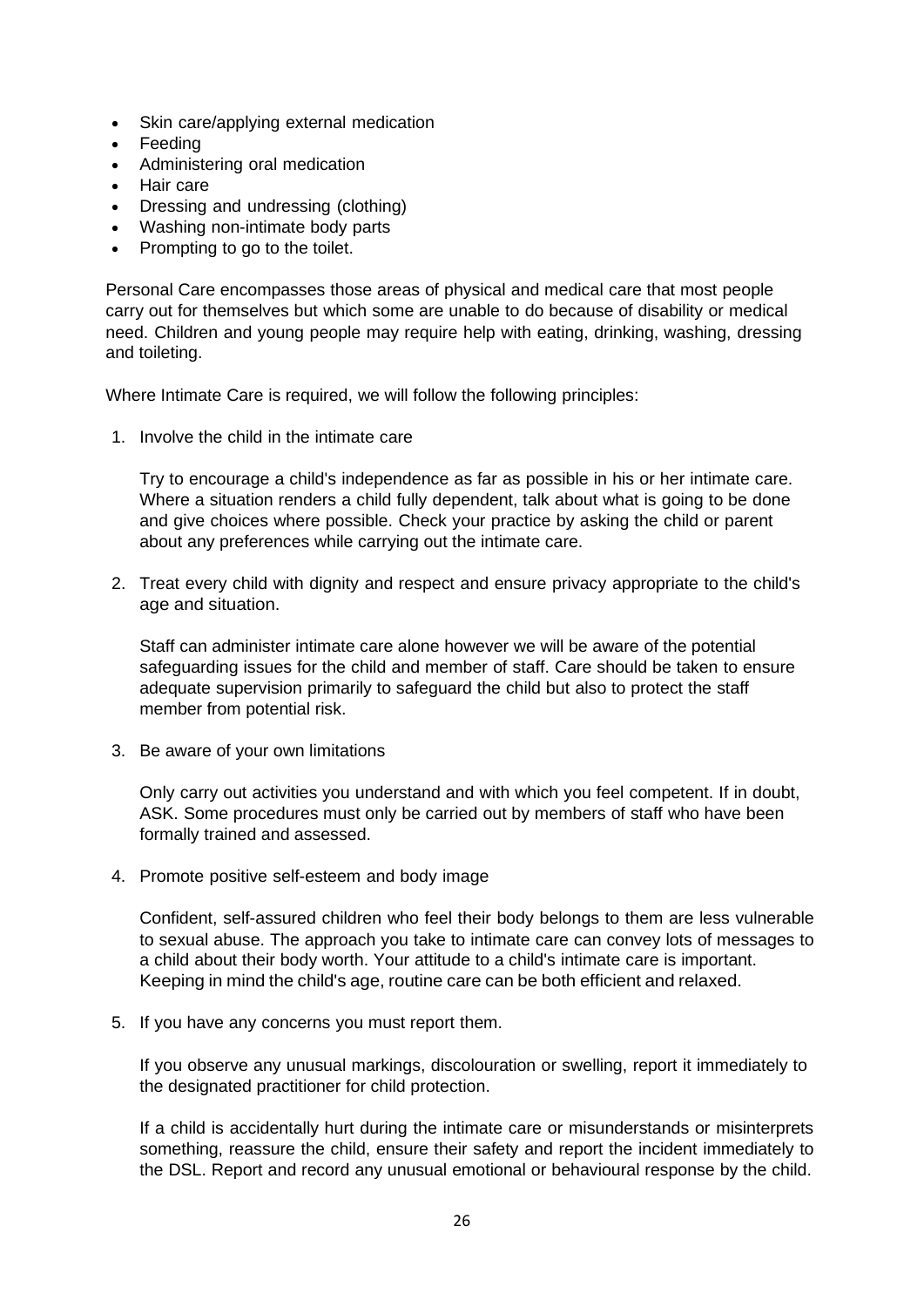A written record of concerns must be made available to parents and kept in the child's child protection record.

6. Helping through communication

There is careful communication with each child who needs help with intimate care in line with their preferred means of communication (verbal, symbolic, etc.) to discuss the child's needs and preferences. The child is aware of each procedure that is carried out and the reasons for it.

7. Support to achieve the highest level of autonomy

As a basic principle, children will be supported to achieve the highest level of autonomy that is possible given their age and abilities. Staff will encourage each child to do as much for themselves as they can. This may mean, for example, giving the child responsibility for washing themselves. Individual intimate care plans will be drawn up for children as appropriate to suit the circumstances of the child. These plans include a full risk assessment to address issues such as moving and handling, personal safety of the child and the carer and health.

#### <span id="page-26-0"></span>Fabricated or induced illness

There are three main ways that a parent/carer could fabricate or induce illness in a child. These are not mutually exclusive and include:

- fabrication of signs and symptoms. This may include fabrication of past medical history
- fabrication of signs and symptoms and falsification of hospital charts and records, and specimens of bodily fluids. This may also include falsification of letters and documents
- induction of illness by a variety of means.

If we are concerned that a child may be suffering from fabricated or induced illness, we will inform children's social care.

#### <span id="page-26-1"></span>Mental Health

Form tutors and class teachers see their students day in, day out. They know them well and are well placed to spot changes in behaviour that might indicate an emerging problem with the mental health and emotional wellbeing of students. All staff should also be aware that mental health problems can, in some cases, be an indicator that a child has suffered or is at risk of suffering abuse, neglect or exploitation.

The balance between the risk and protective factors is most likely to be disrupted when difficult events happen in students' lives. These include:

• loss or separation – resulting from death, parental separation, divorce, hospitalisation, loss of friendships (especially in adolescence), family conflict or breakdown that results in the child having to live elsewhere, being taken into care or adopted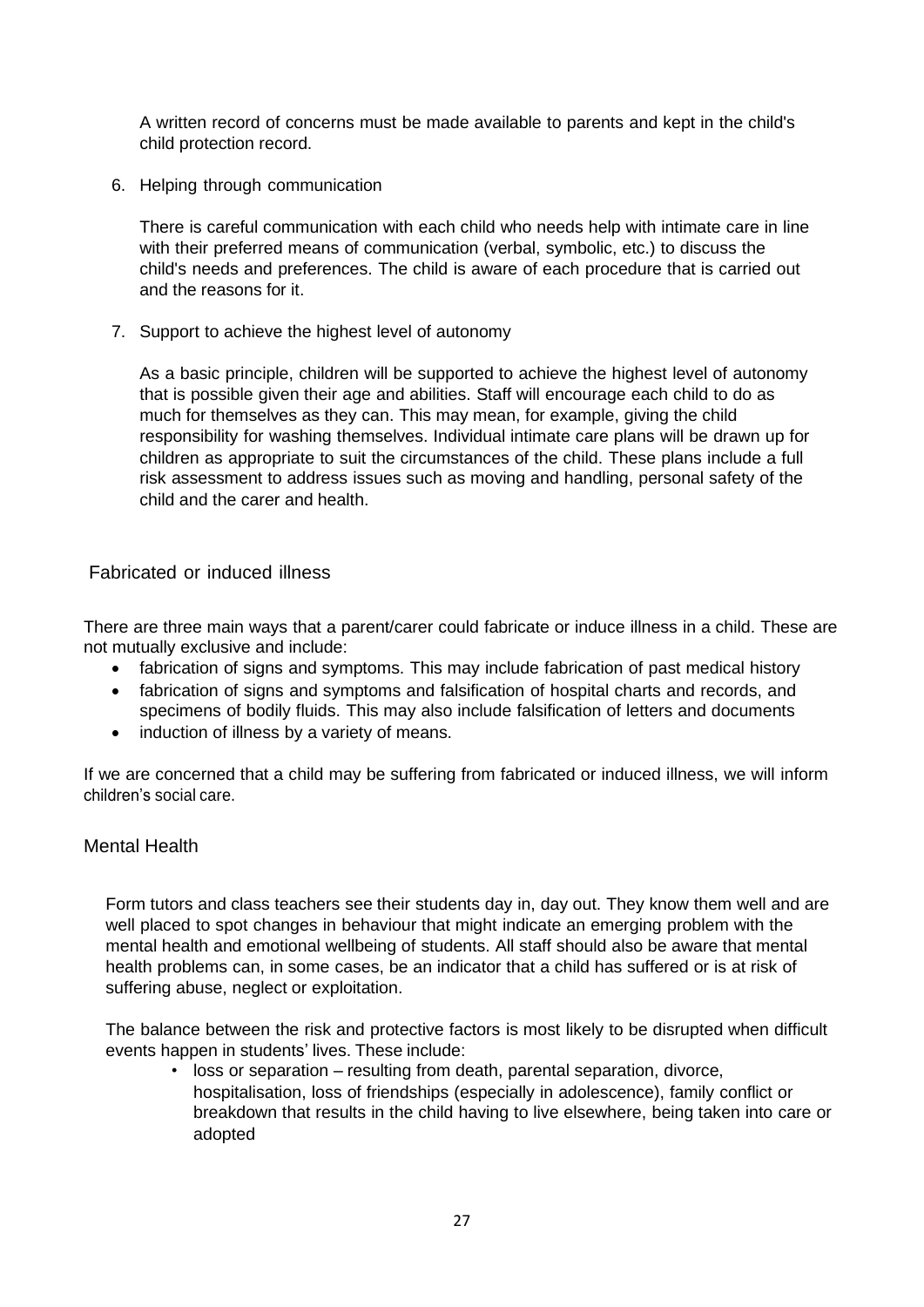- life changes such as the birth of a sibling, moving house or changing schools or during transition from primary to secondary school, or secondary school to sixth form
- traumatic events such as abuse, domestic violence, bullying, violence, accidents, injuries or natural disaster.

When concerns are identified, school staff will provide opportunities for the child to talk or receive support within the school environment. Parents will be informed of the concerns and a shared way to support the child will be discussed.

Where the needs require additional professional support, referrals will be made to the appropriate team or service with the appropriate agreement.

If staff have a mental health concern about a child that is also a safeguarding concern, they will take immediate action, raising the issue with the designated safeguarding lead or a deputy.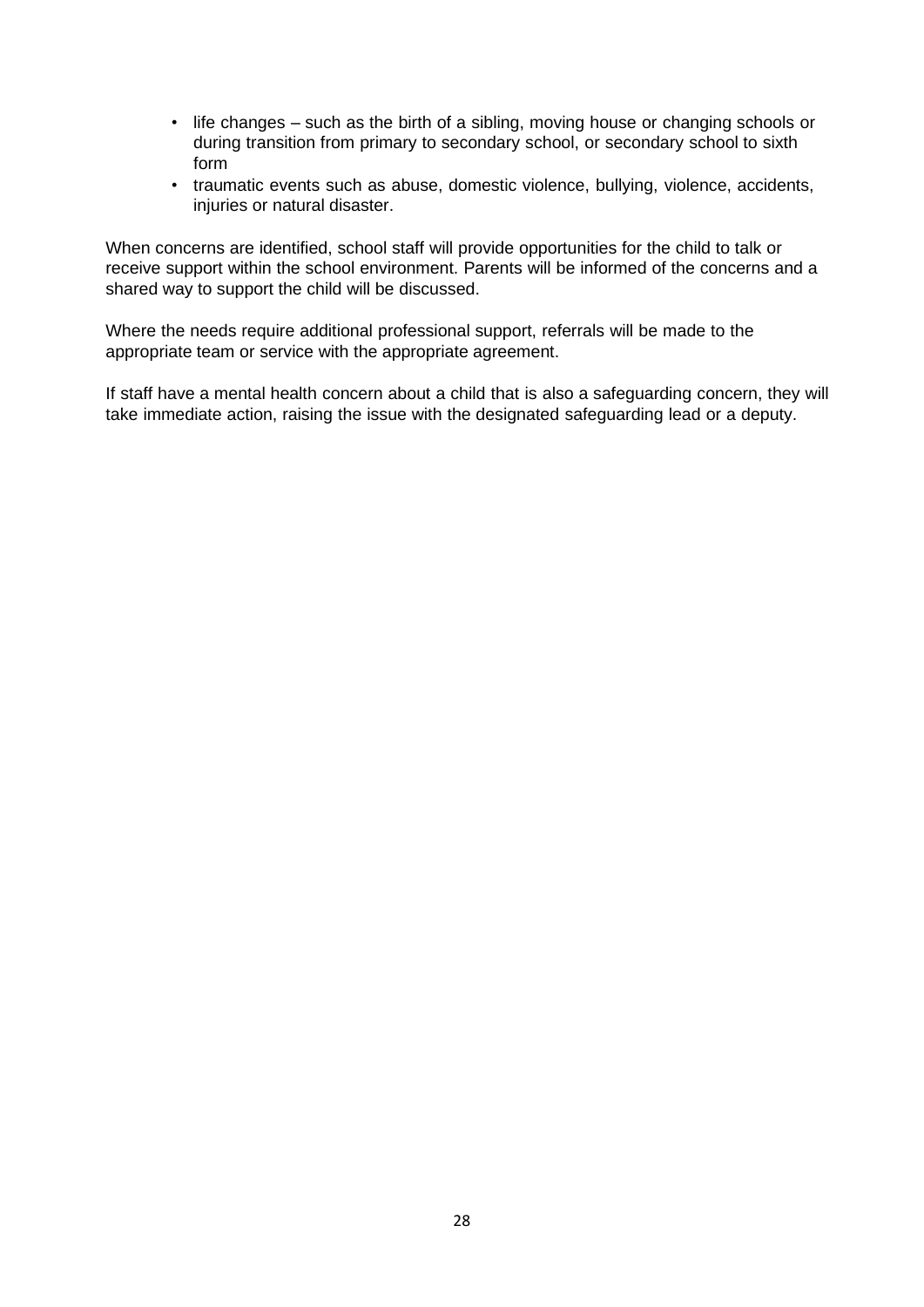# Part 3 – Other safeguarding issues that may potentially have an impact on students

#### <span id="page-28-1"></span><span id="page-28-0"></span>Bullying

The school has a separate bullying policy that can be found [here](https://www.iwef.org.uk/wp-content/uploads/2020/07/IWEF-Anti-Bullying-Procedure-Sept-2019.pdf)

#### <span id="page-28-2"></span>Prejudice-based abuse

Prejudice-based abuse or hate crime is any criminal offence which is perceived by the victim or any other person to be motivated by a hostility or prejudice-based on a person's real or perceived:

- **Disability**
- Race
- Religion
- Gender identity
- Sexual orientation

Although this sort of crime is collectively known as 'Hate Crime' the offender does not have to go as far as being motivated by 'hate', they only have to exhibit 'hostility'.

This can be evidenced by:

- threatened or actual physical assault
- derogatory name calling, insults, for example racist jokes or homophobic language
- hate graffiti (e.g. on school furniture, walls or books)
- provocative behaviour e.g. wearing of badges or symbols belonging to known right wing, or extremist organisations
- distributing literature that may be offensive in relation to a protected characteristic
- verbal abuse
- inciting hatred or bullying against students who share a protected characteristic
- prejudiced or hostile comments in the course of discussions within lessons
- teasing in relation to any protected characteristic e.g. sexuality, language, religion or cultural background
- refusal to co-operate with others because of their protected characteristic, whether real or perceived
- expressions of prejudice calculated to offend or influence the behaviour of others
- attempts to recruit other students to organisations and groups that sanction violence, terrorism or hatred.

We will respond by:

- clearly identifying prejudice-based incidents and hate crimes and monitor the frequency and nature of them within the school
- taking preventative action to reduce the likelihood of such incidents occurring
- recognising the wider implications of such incidents for the school and local community
- providing regular reports of these incidents to the Governing Body
- ensuring that staff are familiar with formal procedures for recording and dealing with prejudice-based incidents and hate crimes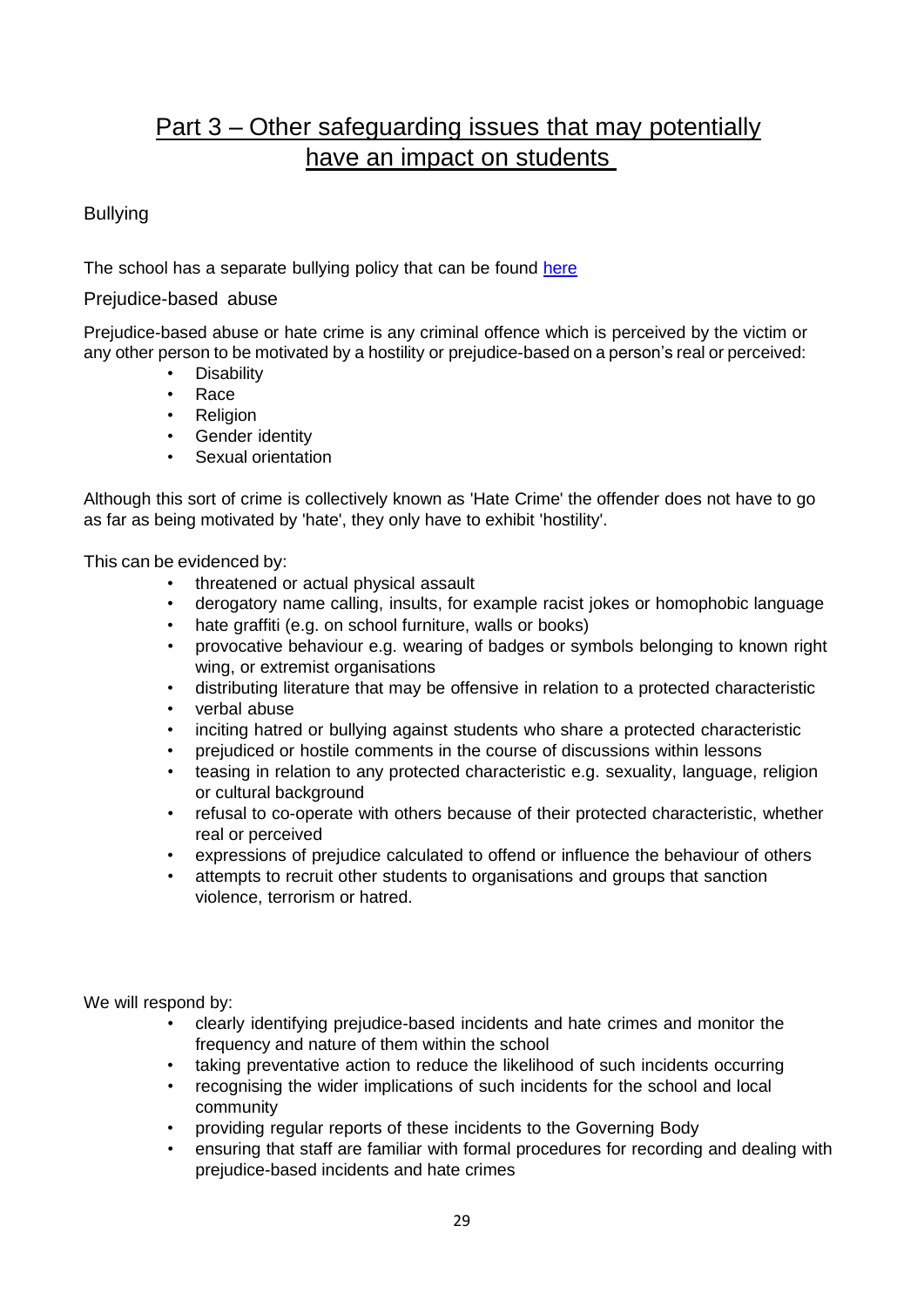- dealing with perpetrators of prejudice-based abuse effectively
- supporting victims of prejudice-based incidents and hate crimes
- ensuring that staff are familiar with a range of restorative practices to address bullying and prevent it happening again

#### <span id="page-29-0"></span>Drugs and substance misuse

[https://assets.publishing.service.gov.uk/government/uploads/system/uploads/attachment\\_data/file/](https://assets.publishing.service.gov.uk/government/uploads/system/uploads/attachment_data/file/270169/drug_advice_for_schools.pdf) [270169/drug\\_advice\\_for\\_schools.pdf](https://assets.publishing.service.gov.uk/government/uploads/system/uploads/attachment_data/file/270169/drug_advice_for_schools.pdf)

#### <span id="page-29-1"></span>Faith Abuse

The number of known cases of child abuse linked to accusations of 'possession' or 'witchcraft' is small, but children involved can suffer damage to their physical and mental health, their capacity tolearn, their ability to form relationships and to their self-esteem.

Such abuse generally occurs when a carer views a child as being 'different', attributes this difference to the child being 'possessed' or involved in 'witchcraft' and attempts to exorcise him orher.

A child could be viewed as 'different' for a variety of reasons such as, disobedience; independence; bed-wetting; nightmares; illness; or disability. There is often a weak bond ofattachment between the carer and the child.

There are various social reasons that make a child more vulnerable to an accusation of 'possession' or 'witchcraft'. These include family stress and/or a change in the family structure. The attempt to 'exorcise' may involve severe beating, burning, starvation, cutting or stabbing andisolation, and usually occurs in the household where the child lives.

If the school becomes aware of a child who is being abused in this context, the DSL will follow the normal referral route to children's social care.

<span id="page-29-2"></span>Gangs and Youth Violence

The vast majority of young people will not be affected by serious violence or gangs. However, where these problems do occur, even at low levels there will almost certainly be a significant impact.

We have a duty and a responsibility to protect our students. It is also well established that success in learning is one of the most powerful indicators in the prevention of youth crime. Dealing with violence also helps attainment. While students generally see educational establishments as safe places, even low levels of youth violence can have a disproportionate impact on any education. Crucial preventive work can be done within school to prevent negative behaviour from escalating and becoming entrenched.

We will:

• develop skills and knowledge to resolve conflict as part of the curriculum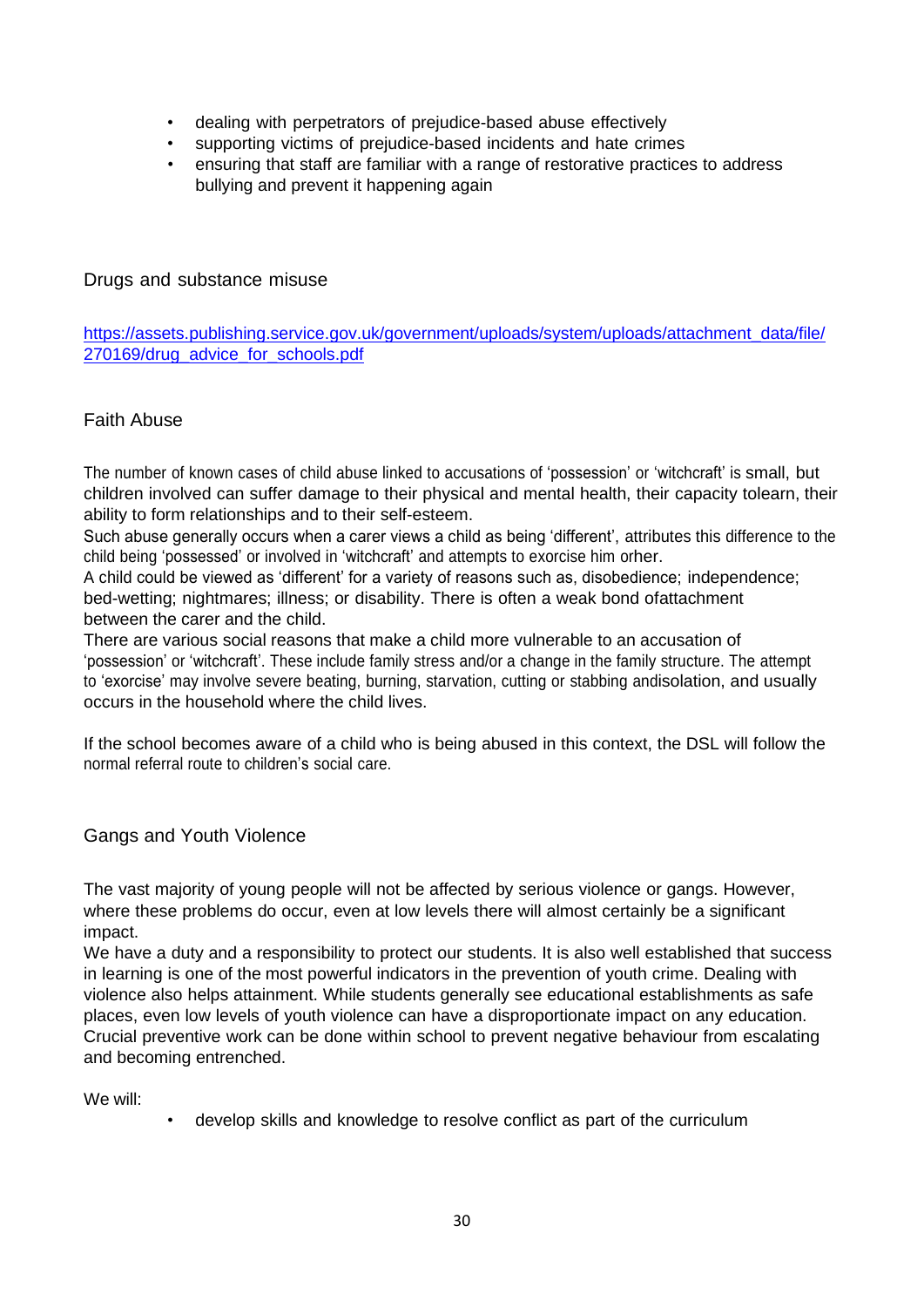- challenge aggressive behaviour in ways that prevent the recurrence of such behaviour
- understand risks for specific groups, including those that are gender-based, and target interventions
- safeguard, and specifically organise child protection, when needed
- make referrals to appropriate external agencies
- carefully manage individual transitions between educational establishments especially into Student Referral Units (PRUs), this is the ILC on the Isle of Wight, or alternative provision
- work with local partners to prevent anti-social behaviour or crime.

#### <span id="page-30-0"></span>Private fostering

Private fostering is an arrangement by a child's parents for their child (under 16 or 18 if disabled)to be cared for by another adult who is not closely related and is not a legal guardian with parental responsibility, for 28 days or more.

It is not private fostering if the carer is a close relative to the child such as grandparent, brother, sister, uncle or aunt.

The Law requires that the carers and parents must notify the Children's Services Department of any private fostering arrangement.

If the school becomes aware that a student is being privately fostered, we will inform the Children's Services Department and inform both the parents and carers that we have done so. This will be done at the time of the information being known and will not wait for the 28 days to pass.

#### <span id="page-30-1"></span>Parenting

All parents will struggle with the behaviour of their child(ren) at some point. This does not make them poor parents or generate safeguarding concerns. Rather it provides them with opportunities to learn and develop new skills and approaches to deal with their child(ren).

Some children have medical conditions and/or needs e.g. Tourette's Syndrome, some conditions associated with autism or ADHD that have a direct impact on behaviour and can cause challengesfor parents in dealing with behaviours. This does not highlight poor parenting either.

Parenting becomes a safeguarding concern when the repeated lack of supervision, boundaries, basic care or medical treatment places the child(ren) in situations of risk or harm.

In situations where parents struggle with tasks such as setting boundaries and providing appropriate supervision, timely interventions can make drastic changes to the wellbeing and life experiences of the child(ren) without the requirement for a social work assessment or plan being in place.

We will support parents in understanding the parenting role and providing them with strategies that may assist: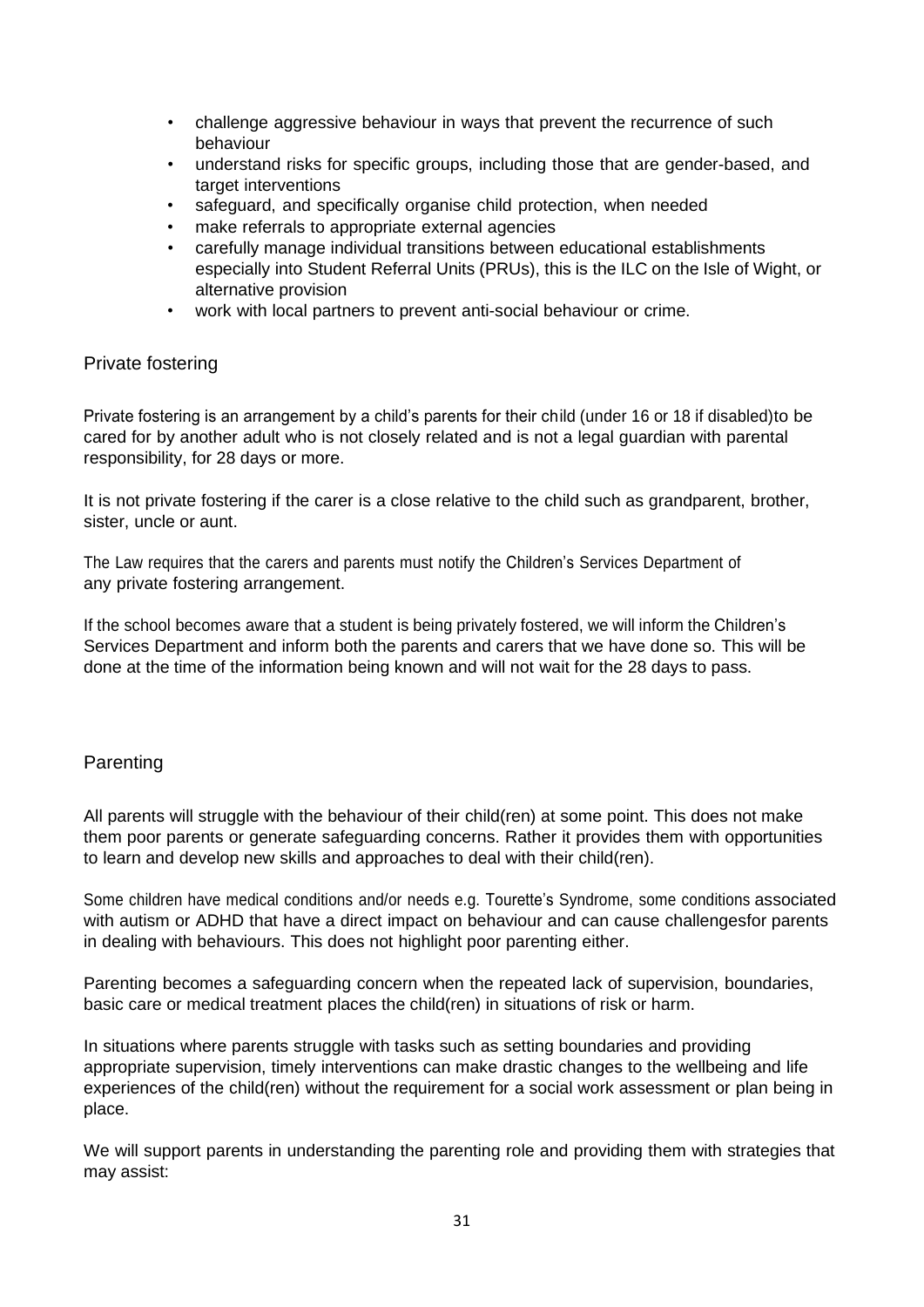- providing details of community-based parenting courses
- linking to web-based parenting resources
- referring to the school parenting worker/home school link worker (where available)
- discussing the issue with the parent and supporting them in making their own plans of how to respond differently (using evidence-based parenting programmes)
- signposting to support services
- Considering appropriate early help services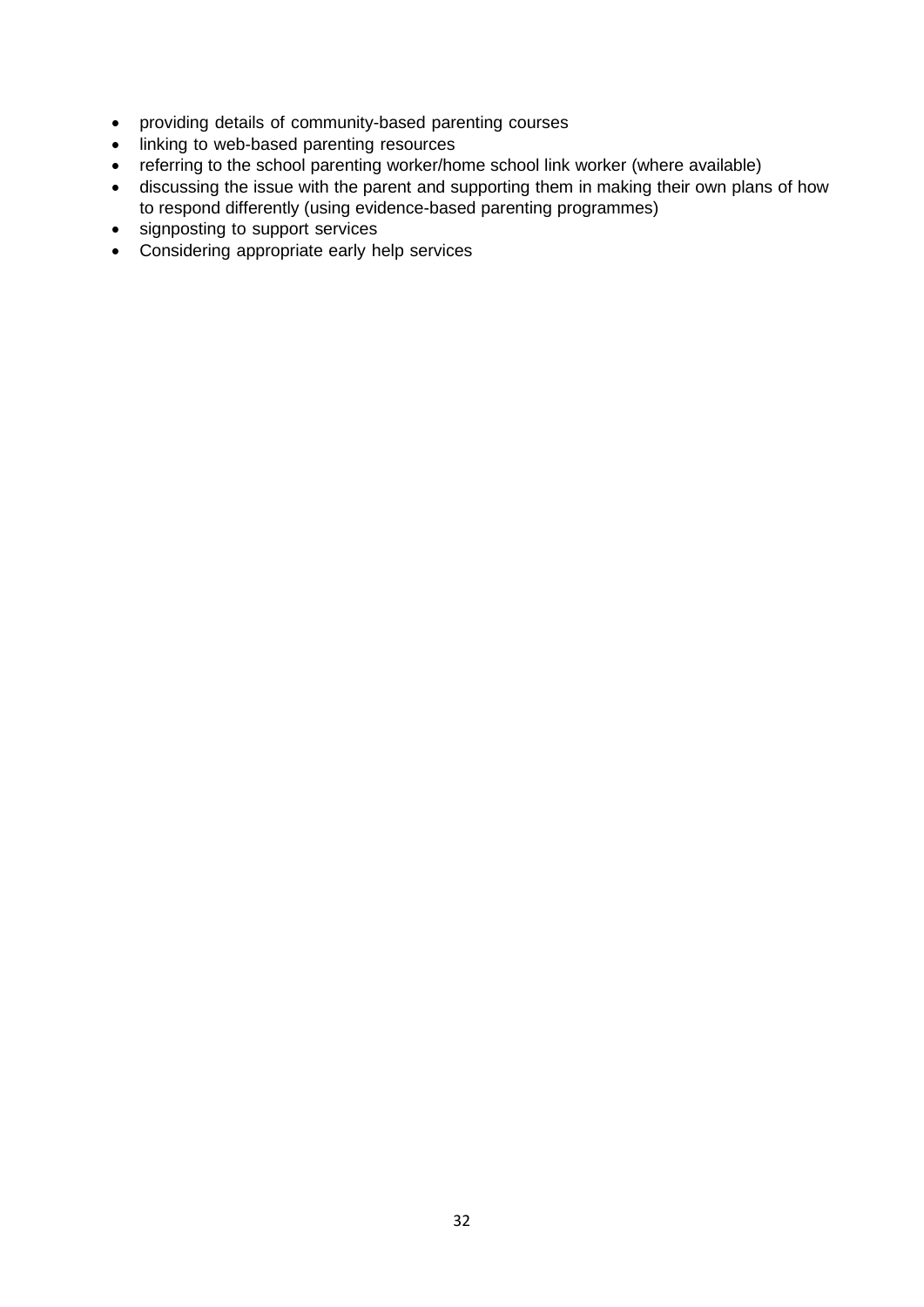#### Part 4 –Safeguarding processes

#### <span id="page-32-0"></span>Safer Recruitment

The school operates a separate safer recruitment process as part of its Recruitment Policy. On all recruitment panels there is at least one member who has undertaken safer recruitment training.

The recruitment process checks the identity, criminal record (enhanced DBS), mental and physical capacity, right to work in the U.K., professional qualification and seeks confirmation of the applicant's experience and history through references.

#### <span id="page-32-1"></span>Staff Induction

The DSL will provide all new staff with training to enable them to both fulfil their role and also to understand the child protection policy, the safeguarding policy, the staff code of conduct, and part one of Keeping Children Safe in Education.

This induction may be covered within the annual training if this falls at the same time; otherwise it will be carried out separately during the initial starting period.

#### <span id="page-32-2"></span>Health and Safety

There is a requirement that all schools must have a Health and Safety Policy that details the organisation, roles and responsibilities and arrangements in place at the premise for the managing and promoting of Health and Safety in accordance with the Health and Safety at Work act 1974 and regulations made under the act.

Schools must assess all their hazards and record any significant findings along with what control measures are required. The plans should wherever possible take a common sense and proportionate approach with the aim to allow activities to continue rather than preventing them from taking place. The School H&S policy can be accessed [here](https://www.iwef.org.uk/wp-content/uploads/2020/09/IWEF-Health-and-safety-policy-2020.pdf)

#### <span id="page-32-3"></span>Site Security

We aim to provide a secure site but recognise that the site is only as secure as the people who use it. Therefore, all people on the site have to adhere to the rules which govern it. These are:

- All gates are locked except at the start and end of the school day
- Doors are kept closed to prevent intrusion
- Visitors and volunteers enter at the reception and must sign in
- Visitors and volunteers are identified by wearing a lanyard and visitor pass.
- Children are only allowed home during the school day with adults/carers with parental responsibility or permission being given
- All children leaving or returning during the school day have to sign out and in
- Empty classrooms have windows closed.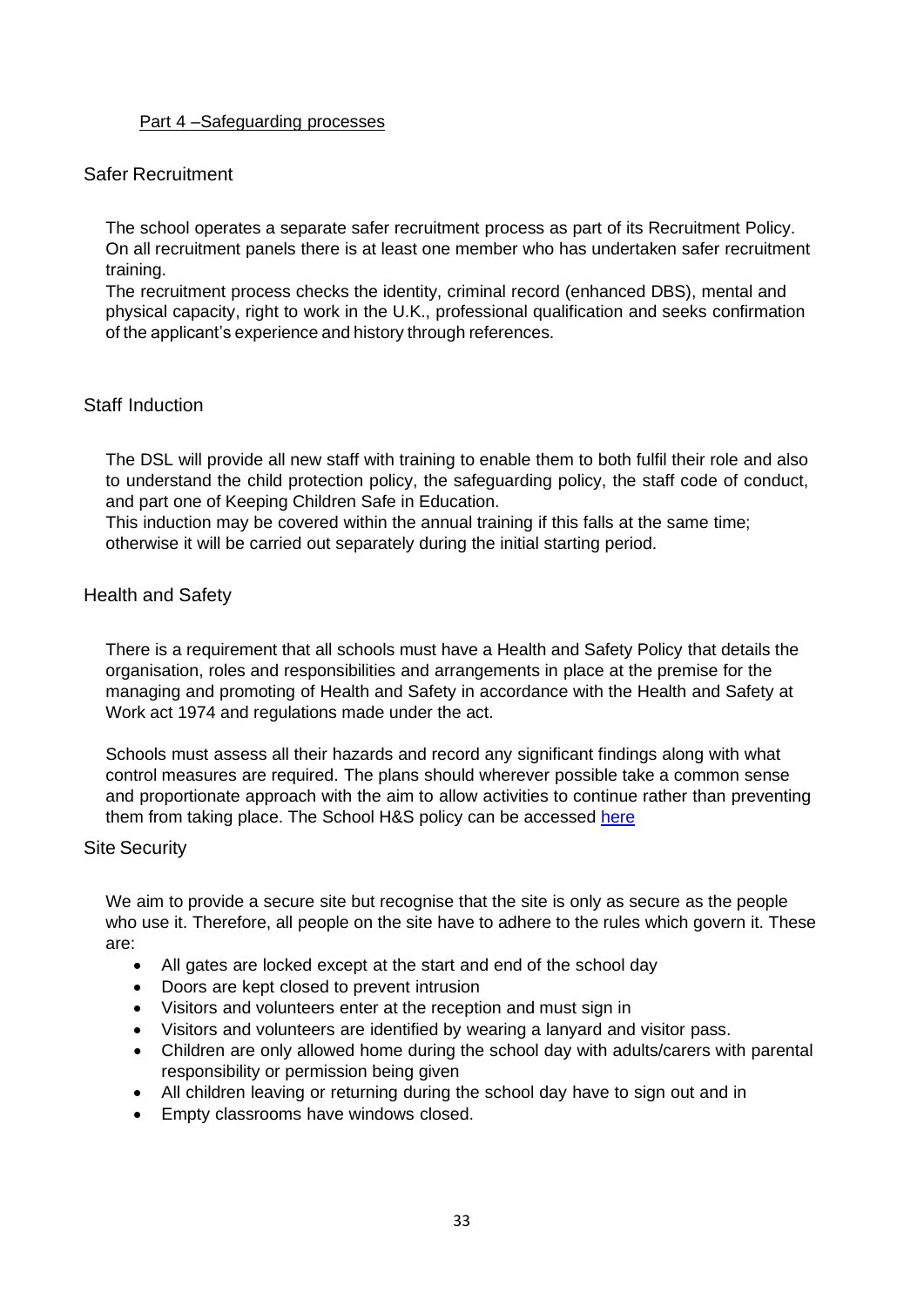#### <span id="page-33-0"></span>Off site visits

A particular strand of health and safety is looking at risks when undertaking off site visits. Some activities, especially those happening away from the school and residential visits, can involve higher levels of risk. If these are annual or infrequent activities, a review of an existing assessment may be all that is needed. If it is a new activity, a visit involving adventure activities, residential, overseas or an 'Open Country' visit, a specific assessment of significantrisks must be carried out. The school has an educational visits co-ordinator (EVC) who liaiseswith the local authority's outdoor education adviser and helps colleagues in schools to manage risks and support with off site visits and provides training in the management of groups during off site visits, as well as First Aid in an outdoor context. Please refer to the off- site activity policy/procedures.

#### <span id="page-33-1"></span>First Aid

The school's first aid arrangements/policy can be found in the staff handbook.

#### <span id="page-33-2"></span>Taking and the use and storage of images

We will seek consent from the parent/carer of a student and from teachers and other adults before taking and publishing photographs or videos that contain images that are sufficiently detailed to identify the individual in school publications, printed media or on electronic publications.

We will not seek consent for photos where you would not be able to identify the individual.

We will seek consent for the period the student remains registered with us.

Photographs will only be taken on school owned equipment and stored on the school network. No images of students will be taken or stored on privately owned equipment by staff members.

#### <span id="page-33-3"></span>Transporting students

On occasions parents and volunteers support with the task of transporting children to visits and offsite activities arranged by the school; this is in addition to any informal arrangements made directly between parents for after school clubs etc.

In managing these arrangements, the school will put in place measures to ensure the safety and welfare of young people carried in parents' and volunteers' cars. This is based on guidance fromthe local authority and follows similar procedures for school staff using their cars on school business.

Where parents'/volunteers' cars are used on school activities the school will notify parents/volunteers of their responsibilities for the safety of students, to maintain suitable insurance cover and to ensure their vehicle is roadworthy.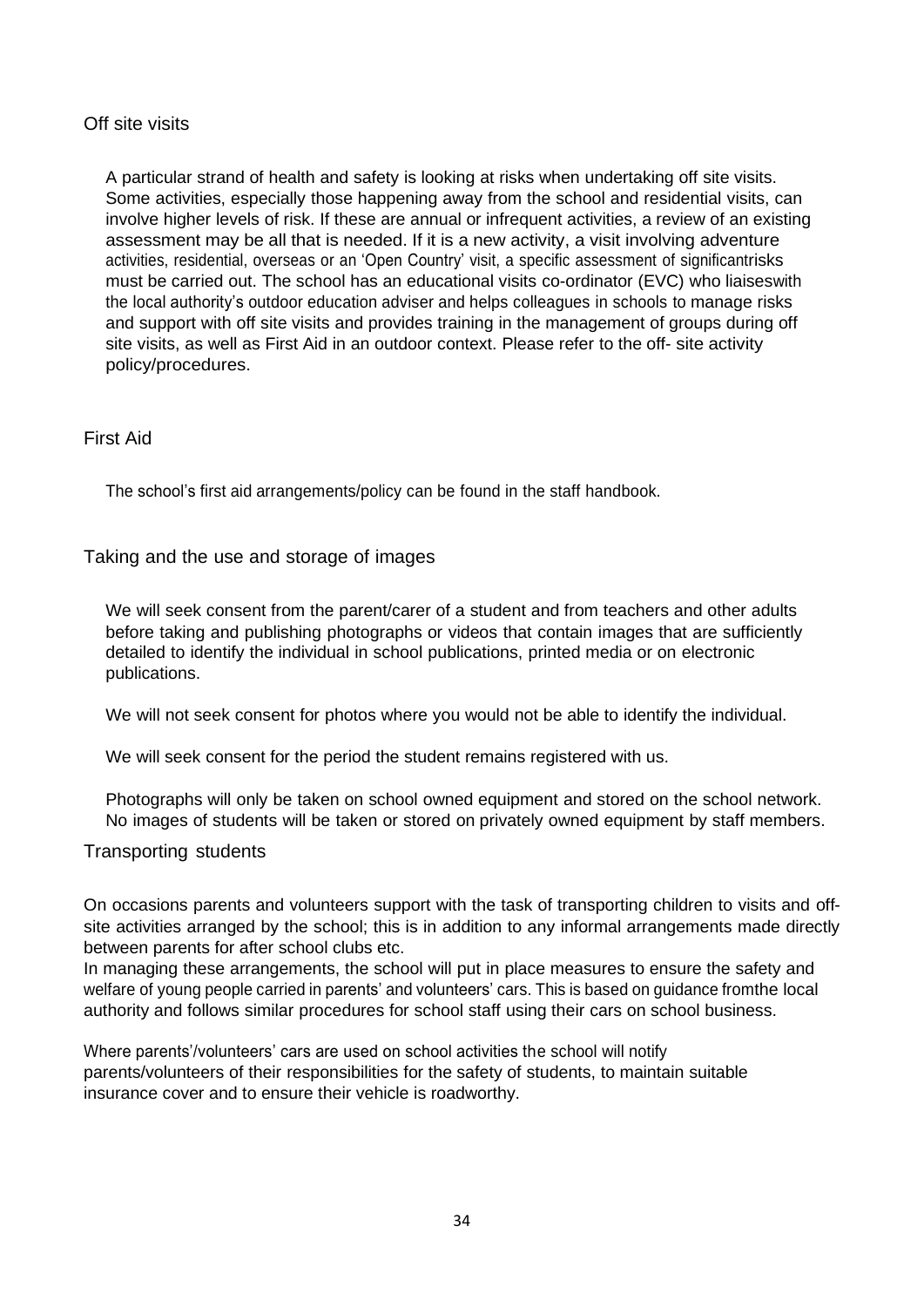### <span id="page-34-0"></span>Disqualification under the childcare act

The Childcare Act of 2006 was put in place to prevent adults who have been cautioned or convicted of a number of specific offences from working within childcare.

We will check for disqualification under the Childcare Act as part of our safer recruitment processes for any offences committed by staff members or volunteers.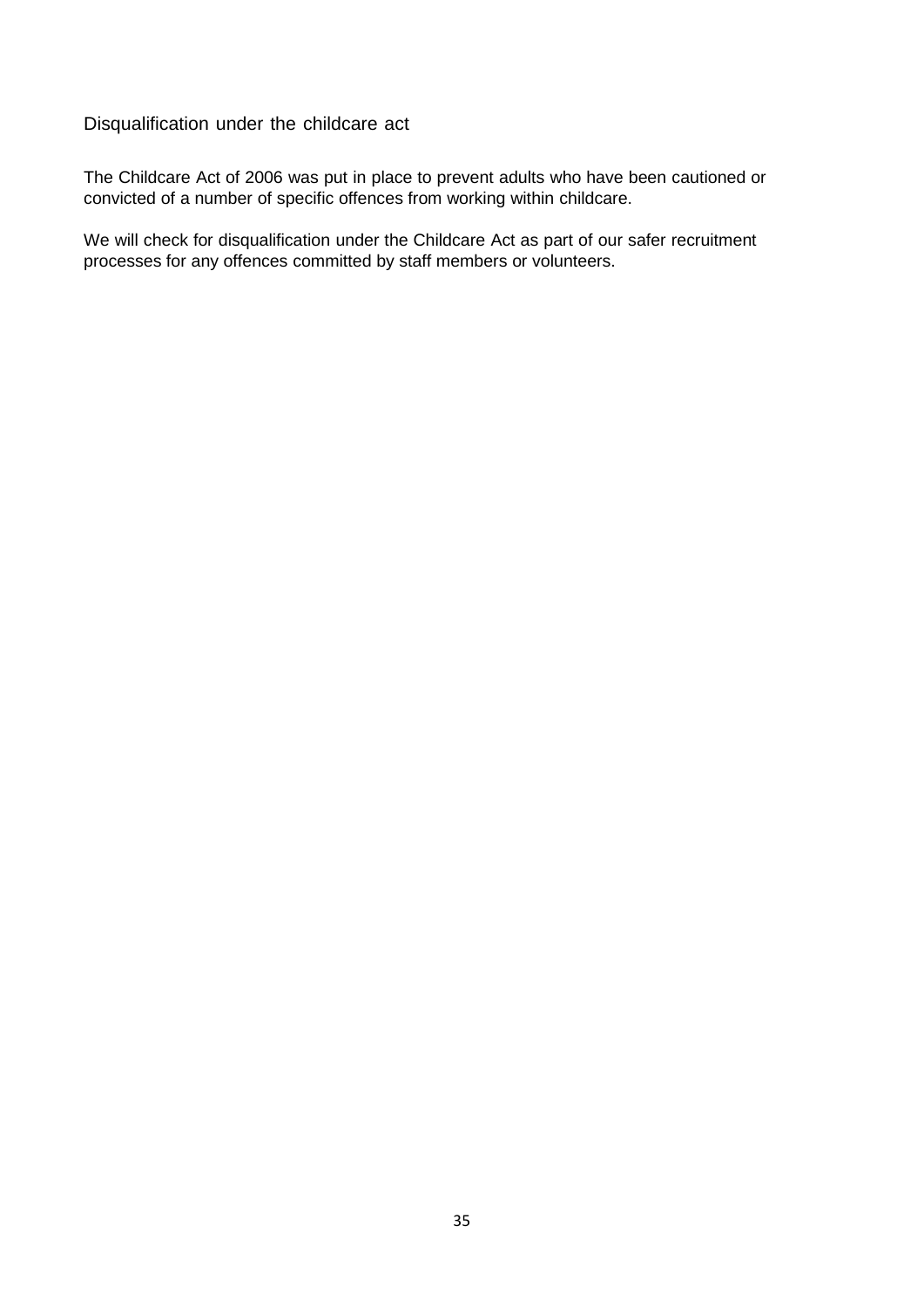# Annex 1 - Table of changes

<span id="page-35-0"></span>Changes to grammar, punctuation, spelling and sentence structure have been made throughout the document. In addition to these minor changes the following have been made.

| Page           | Section                               | Changes                                                                                                                                                                                                                                                                                                                                                                                                                                                                                            |
|----------------|---------------------------------------|----------------------------------------------------------------------------------------------------------------------------------------------------------------------------------------------------------------------------------------------------------------------------------------------------------------------------------------------------------------------------------------------------------------------------------------------------------------------------------------------------|
|                | Whole document                        | Changed reference to KCSiE 2019 to 2020                                                                                                                                                                                                                                                                                                                                                                                                                                                            |
| 1              | Guidance box                          | Added "required or there are further government updates it is<br>the responsibility of the school to make any required<br>amendments"                                                                                                                                                                                                                                                                                                                                                              |
| 3              | Links                                 | Updated the LSCP procedure link - IOWSCP.org.uk                                                                                                                                                                                                                                                                                                                                                                                                                                                    |
| $\overline{7}$ | Prevent                               | Added paragraph starting "there is no single" taken from<br><b>KCSiE</b>                                                                                                                                                                                                                                                                                                                                                                                                                           |
| 9              | Honour-based Abuse                    | Changed from honour-based violence through the section                                                                                                                                                                                                                                                                                                                                                                                                                                             |
| 10             | Honour-based Abuse                    | Added bullet with 'are exploring their sexuality or identity'<br>Added "All forms of honour-based abuse are abusive                                                                                                                                                                                                                                                                                                                                                                                |
|                |                                       | (regardless of the motivation) and should be handled and<br>escalated as such."                                                                                                                                                                                                                                                                                                                                                                                                                    |
| 10             | Teenage relationship<br>abuse         | Rewrite of section                                                                                                                                                                                                                                                                                                                                                                                                                                                                                 |
| 11             | <b>Sexual Violence</b>                | Added "Support will be provided to victims of sexual violenceand<br>sexual harassment and we will ensure that they are kept<br>safe."                                                                                                                                                                                                                                                                                                                                                              |
|                |                                       | Added "This pattern of prevalence will not, however, be anobstacle to<br>ALL concerns being treated seriously."                                                                                                                                                                                                                                                                                                                                                                                    |
| 16             | Children missing from<br>home or care | Rewrite of section                                                                                                                                                                                                                                                                                                                                                                                                                                                                                 |
| 17             | <b>CSE</b>                            | Updated to definition from KCSiE 2020                                                                                                                                                                                                                                                                                                                                                                                                                                                              |
| 18             | <b>CSE</b>                            | Added "or pregnant" to the list of indicators                                                                                                                                                                                                                                                                                                                                                                                                                                                      |
|                |                                       | Changed SERAF to CERAF as per LSCP procedures                                                                                                                                                                                                                                                                                                                                                                                                                                                      |
| 19             | <b>CCE</b>                            | Added "Children are often recruited to move drugs and money<br>between locations and are known to be exposed to techniques<br>such as 'plugging', where drugs are concealed internally to avoid<br>detection. Children can easily become trapped by this type of<br>exploitation as county lines gangs create drug debts and can<br>threaten serious violence and kidnap towards victims (and their<br>families) if they attempt to leave the county lines<br>network" to the county lines section |
|                | <b>CCE</b>                            | Added "Association with other young people involved in exploitation"<br>and "Children who misuse drugs and alcohol" tothe indicators<br>Added reference to the CERAF form and guidance                                                                                                                                                                                                                                                                                                             |
| 30             | Mental health                         | Added "All staff should also be aware that mental health problems<br>can, in some cases, be an indicator that a child has suffered or is<br>at risk of suffering abuse, neglect or exploitation."<br>And                                                                                                                                                                                                                                                                                           |